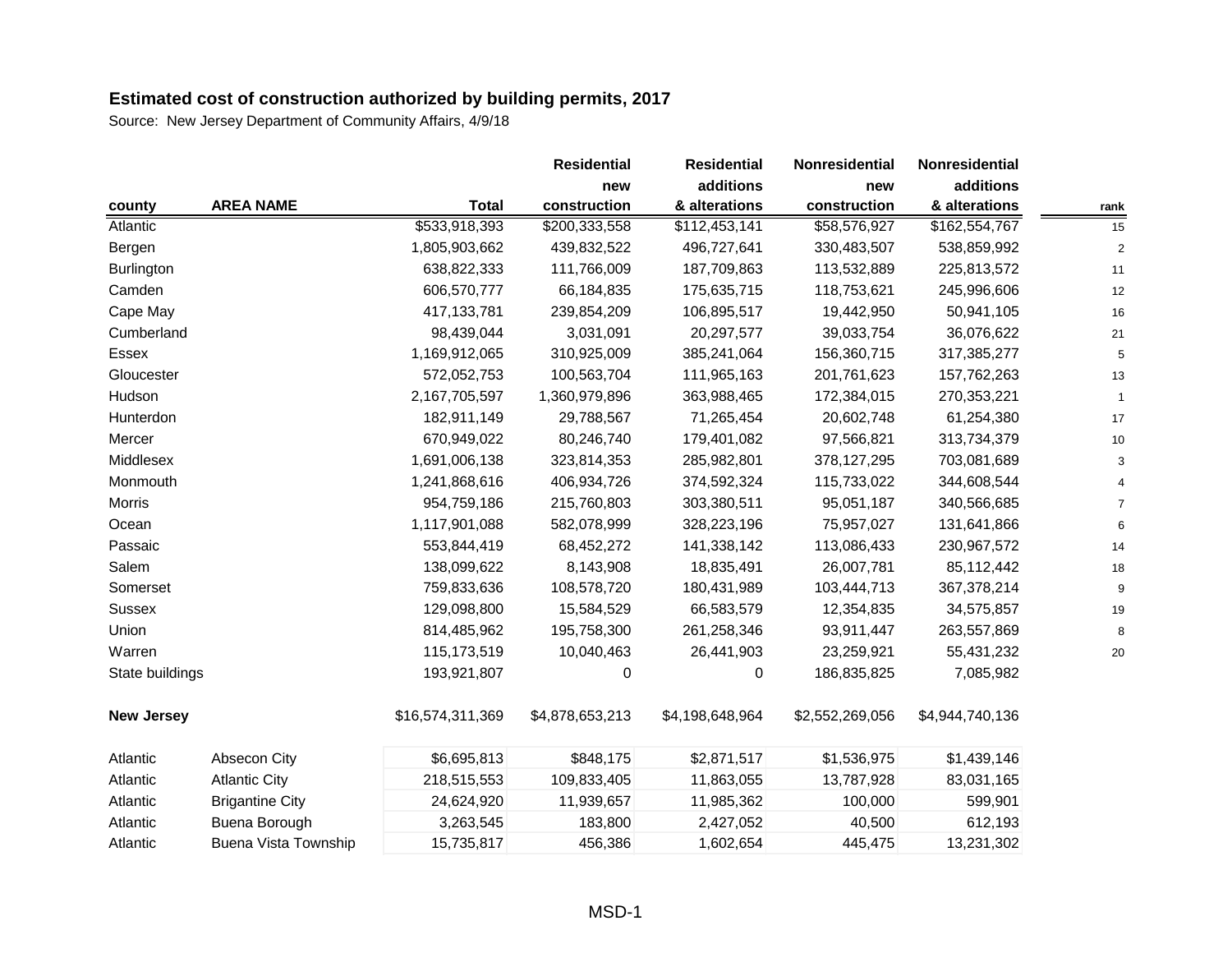|          |                          |              | <b>Residential</b><br>new | <b>Residential</b><br>additions | Nonresidential<br>new | Nonresidential<br>additions |      |
|----------|--------------------------|--------------|---------------------------|---------------------------------|-----------------------|-----------------------------|------|
| county   | <b>AREA NAME</b>         | <b>Total</b> | construction              | & alterations                   | construction          | & alterations               | rank |
| Atlantic | Corbin City              | 212,288      | 45,500                    | 142,528                         | 22,160                | 2,100                       |      |
| Atlantic | Egg Harbor City          | 1,797,207    | 94,200                    | 959,102                         | 29,000                | 714,905                     |      |
| Atlantic | Egg Harbor Township      | 57,827,939   | 14,036,491                | 14,582,008                      | 21,055,652            | 8,153,788                   |      |
| Atlantic | <b>Estell Manor City</b> | 1,900,712    | 423,850                   | 682,293                         | 141,259               | 653,310                     |      |
| Atlantic | Folsom Borough           | 3,398,164    | 0                         | 442,505                         | 668,000               | 2,287,659                   |      |
| Atlantic | Galloway Township        | 35,305,987   | 3,602,400                 | 10,584,212                      | 11,089,693            | 10,029,682                  |      |
| Atlantic | Hamilton Township        | 41,838,431   | 12,388,221                | 8,458,775                       | 2,772,347             | 18,219,088                  |      |
| Atlantic | Hammonton Town           | 13,824,309   | 689,180                   | 4,023,588                       | 1,261,645             | 7,849,896                   |      |
| Atlantic | <b>Linwood City</b>      | 4,181,306    | 656,600                   | 2,592,534                       | 59,101                | 873,071                     |      |
| Atlantic | Longport Borough         | 19,303,109   | 14,444,061                | 4,794,338                       | $\mathbf 0$           | 64,710                      |      |
| Atlantic | <b>Margate City</b>      | 33,058,428   | 23,662,302                | 9,133,499                       | $\mathbf 0$           | 262,627                     |      |
| Atlantic | Mullica Township         | 6,380,996    | 1,177,650                 | 2,861,863                       | 204,108               | 2,137,375                   |      |
| Atlantic | Northfield City          | 4,917,030    | 730,200                   | 3,008,952                       | 0                     | 1,177,878                   |      |
| Atlantic | Pleasantville City       | 8,000,886    | 299,500                   | 4,234,707                       | 258,000               | 3,208,679                   |      |
| Atlantic | Port Republic City       | 653,428      | 32,450                    | 554,099                         | 27,275                | 39,604                      |      |
| Atlantic | Somers Point City        | 11,846,674   | 3,066,975                 | 4,413,175                       | 297,424               | 4,069,100                   |      |
| Atlantic | <b>Ventnor City</b>      | 19,534,569   | 1,722,525                 | 9,414,020                       | 4,780,385             | 3,617,639                   |      |
| Atlantic | Weymouth Township        | 1,101,282    | 30                        | 821,303                         | 0                     | 279,949                     |      |
| Bergen   | Allendale Borough        | 11,678,842   | 909,300                   | 7,325,523                       | $\Omega$              | 3,444,019                   |      |
| Bergen   | Alpine Borough           | 18,059,242   | 8,208,559                 | 3,801,587                       | 103,500               | 5,945,596                   |      |
| Bergen   | Bergenfield Borough      | 18,605,928   | 3,113,400                 | 15,340,954                      | $\Omega$              | 151,574                     |      |
| Bergen   | Bogota Borough           | 11,722,563   | 171,000                   | 1,976,171                       | 8,577,540             | 997,852                     |      |
| Bergen   | Carlstadt Borough        | 16,739,305   | 667,001                   | 1,300,727                       | 0                     | 14,771,577                  |      |
| Bergen   | Cliffside Park Borough   | 21,573,103   | 9,273,700                 | 8,976,712                       | 0                     | 3,322,691                   |      |
| Bergen   | Closter Borough          | 26,049,435   | 9,146,350                 | 5,357,057                       | 1,610,500             | 9,935,528                   |      |
| Bergen   | Cresskill Borough        | 19,927,657   | 11,217,200                | 7,431,079                       | $\mathbf 0$           | 1,279,378                   |      |
| Bergen   | Demarest Borough         | 20,884,780   | 9,443,031                 | 6,609,849                       | 0                     | 4,831,900                   |      |
| Bergen   | Dumont Borough           | 7,483,029    | 400,400                   | 6,317,745                       | $\Omega$              | 764,884                     |      |
| Bergen   | Elmwood Park Borough     | 12,593,566   | 1,228,000                 | 7,422,499                       | 567,900               | 3,375,167                   |      |
| Bergen   | East Rutherford Borough  | 12,801,104   | 842,400                   | 1,651,112                       | 1,459,401             | 8,848,191                   |      |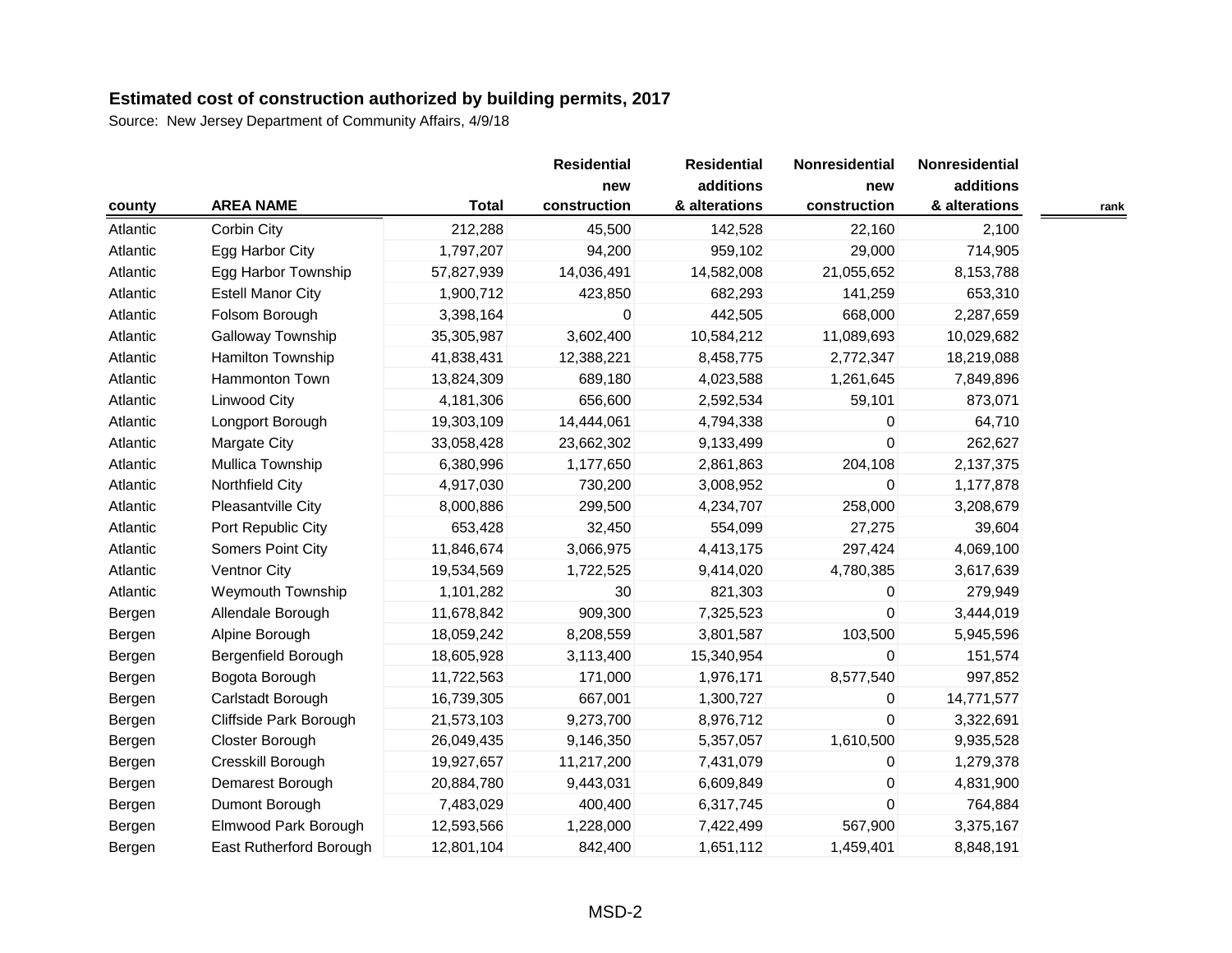| county           | <b>AREA NAME</b>         | <b>Total</b> | <b>Residential</b><br>new<br>construction | <b>Residential</b><br>additions<br>& alterations | Nonresidential<br>new<br>construction | Nonresidential<br>additions<br>& alterations |      |
|------------------|--------------------------|--------------|-------------------------------------------|--------------------------------------------------|---------------------------------------|----------------------------------------------|------|
| Bergen           | Edgewater Borough        | 73,667,086   | 62,614,500                                | 5,992,699                                        | 1,747,602                             | 3,312,285                                    | rank |
| Bergen           | Emerson Borough          | 6,451,760    | 399,000                                   | 3,887,903                                        | 166,750                               | 1,998,107                                    |      |
| Bergen           | <b>Englewood City</b>    | 41,756,380   | 4,742,877                                 | 3,486,676                                        | 14,487,500                            | 19,039,327                                   |      |
| Bergen           | Englewood Cliffs Borough | 156,981,524  | 7,725,600                                 | 5,204,169                                        | 123,565,000                           | 20,486,755                                   |      |
|                  | Fair Lawn Borough        | 29,535,724   | 3,948,659                                 | 18,275,402                                       | 535,107                               | 6,776,556                                    |      |
| Bergen<br>Bergen | Fairview Borough         | 7,924,341    | 3,943,001                                 | 1,618,621                                        | 143,000                               | 2,219,719                                    |      |
|                  | Fort Lee Borough         | 86,295,497   | 22,924,805                                | 30,185,621                                       | 27,328,302                            | 5,856,769                                    |      |
| Bergen           | Franklin Lakes Borough   | 37,494,854   | 19,992,442                                | 11,371,624                                       | 373,900                               | 5,756,888                                    |      |
| Bergen           |                          |              |                                           |                                                  |                                       |                                              |      |
| Bergen           | <b>Garfield City</b>     | 25, 154, 551 | 8,107,720                                 | 4,885,369                                        | 9,508,501                             | 2,652,961                                    |      |
| Bergen           | Glen Rock Borough        | 21,088,949   | 4,181,150                                 | 11,461,306                                       | 508,450                               | 4,938,043                                    |      |
| Bergen           | Hackensack City          | 126,388,813  | 59,670,855                                | 10,077,684                                       | 3,021,651                             | 53,618,623                                   |      |
| Bergen           | Harrington Park Borough  | 4,683,117    | 1,876,153                                 | 2,718,789                                        | 0                                     | 88,175                                       |      |
| Bergen           | Hasbrouck Heights Boroug | 9,753,016    | 828,000                                   | 5,865,879                                        | 102,220                               | 2,956,917                                    |      |
| Bergen           | Haworth Borough          | 6,102,605    | 2,307,100                                 | 2,725,786                                        | 61,875                                | 1,007,844                                    |      |
| Bergen           | Hillsdale Borough        | 13,738,231   | 1,146,502                                 | 6,142,956                                        | 50,000                                | 6,398,773                                    |      |
| Bergen           | Ho-Ho-Kus Borough        | 9,305,786    | 3,034,838                                 | 5,879,523                                        | 0                                     | 391,425                                      |      |
| Bergen           | Leonia Borough           | 10,009,519   | 938,600                                   | 5,872,475                                        | $\mathbf 0$                           | 3,198,444                                    |      |
| Bergen           | Little Ferry Borough     | 8,586,808    | 2,544,701                                 | 3,070,530                                        | $\Omega$                              | 2,971,577                                    |      |
| Bergen           | Lodi Borough             | 14,021,276   | 1,390,550                                 | 4,784,654                                        | 5,459,950                             | 2,386,122                                    |      |
| Bergen           | Lyndhurst Township       | 14,341,469   | 1,556,851                                 | 6,998,481                                        | 18,500                                | 5,767,637                                    |      |
| Bergen           | Mahwah Township          | 50,344,804   | 3,414,805                                 | 23,713,180                                       | 10,224,389                            | 12,992,430                                   |      |
| Bergen           | Maywood Borough          | 7,723,063    | 376,100                                   | 5,107,823                                        | 0                                     | 2,239,140                                    |      |
| Bergen           | Midland Park Borough     | 7,221,260    | 309,750                                   | 3,915,433                                        | 94,001                                | 2,902,076                                    |      |
| Bergen           | Montvale Borough         | 94,397,633   | 10,358,900                                | 6,271,109                                        | 39,218,600                            | 38,549,024                                   |      |
| Bergen           | Moonachie Borough        | 9,199,170    | 0                                         | 1,140,469                                        | $\mathbf 0$                           | 8,058,701                                    |      |
| Bergen           | New Milford Borough      | 13,745,757   | 6,147,160                                 | 6,913,269                                        | 355,203                               | 330,125                                      |      |
| Bergen           | North Arlington Borough  | 19,081,314   | 69,000                                    | 5,115,988                                        | 11,328,142                            | 2,568,184                                    |      |
| Bergen           | Northvale Borough        | 6,423,800    | 421,100                                   | 1,208,954                                        | $\mathbf 0$                           | 4,793,746                                    |      |
| Bergen           | Norwood Borough          | 14,714,476   | 3,962,650                                 | 5,528,376                                        | 5,000,000                             | 223,450                                      |      |
| Bergen           | Oakland Borough          | 11,329,621   | 878,430                                   | 6,093,569                                        | 28,000                                | 4,329,622                                    |      |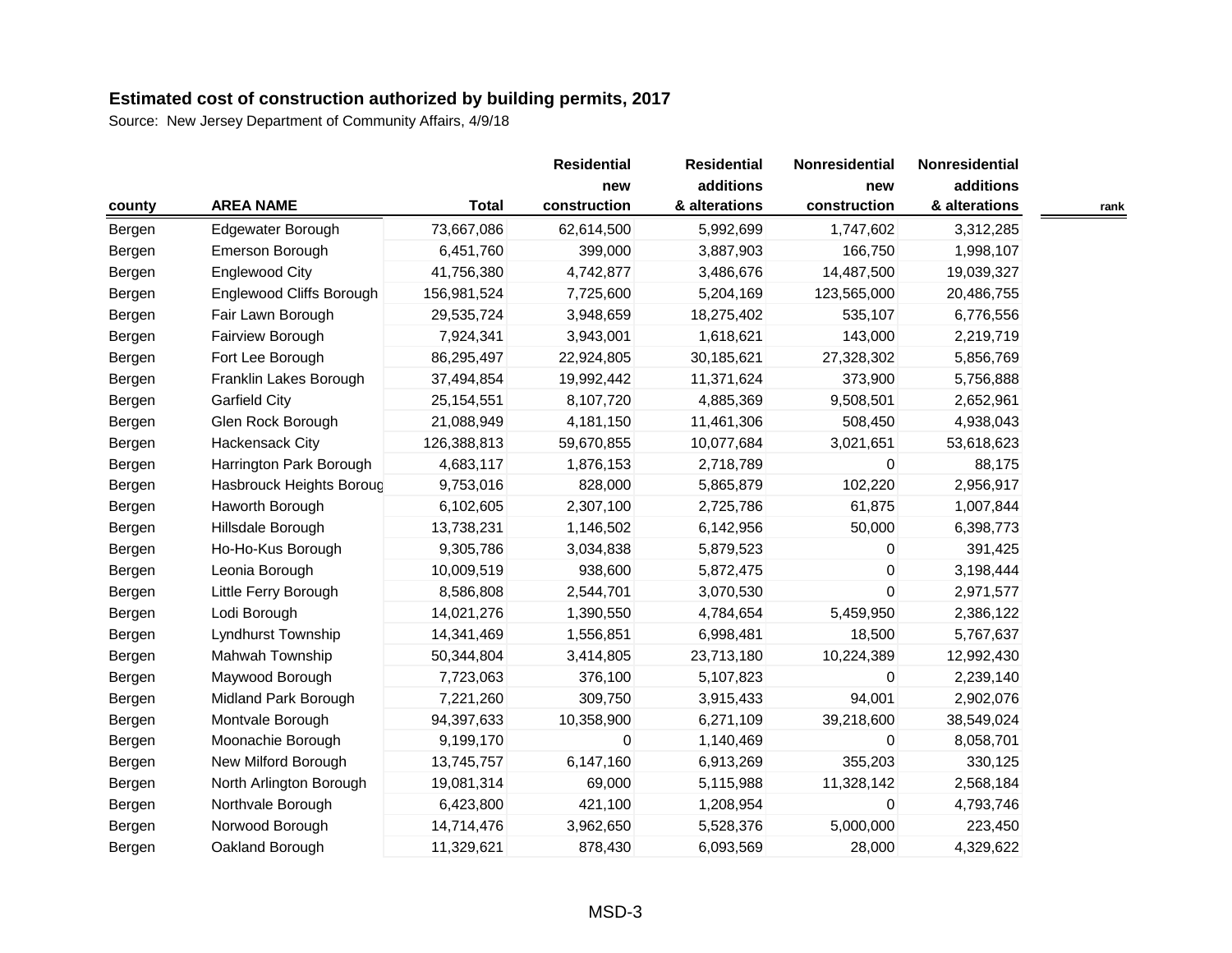|                   |                            |              | <b>Residential</b>  | <b>Residential</b>         | Nonresidential      | Nonresidential             |      |
|-------------------|----------------------------|--------------|---------------------|----------------------------|---------------------|----------------------------|------|
| county            | <b>AREA NAME</b>           | <b>Total</b> | new<br>construction | additions<br>& alterations | new<br>construction | additions<br>& alterations | rank |
| Bergen            | Old Tappan Borough         | 9,052,566    | 2,213,000           | 4,008,936                  | 137,600             | 2,693,030                  |      |
| Bergen            | Oradell Borough            | 11,758,960   | 336,800             | 9,495,845                  | 0                   | 1,926,315                  |      |
| Bergen            | Palisades Park Borough     | 27,385,420   | 21,243,372          | 2,767,732                  | 288,000             | 3,086,316                  |      |
| Bergen            | Paramus Borough            | 146,946,010  | 13,357,473          | 11,519,540                 | 8,067,700           | 114,001,297                |      |
| Bergen            | Park Ridge Borough         | 13,758,207   | 1,390,500           | 6,290,090                  | 4,300,000           | 1,777,617                  |      |
| Bergen            | Ramsey Borough             | 23,149,656   | 3,324,075           | 10,011,846                 | 375,100             | 9,438,635                  |      |
| Bergen            | Ridgefield Borough         | 19,477,196   | 4,160,494           | 2,601,497                  | 12,500              | 12,702,705                 |      |
| Bergen            | Ridgefield Park Village    | 5,375,470    | 0                   | 3,075,439                  | 0                   | 2,300,031                  |      |
| Bergen            | Ridgewood Village          | 46,901,568   | 4,768,340           | 25,590,182                 | 455,100             | 16,087,946                 |      |
| Bergen            | River Edge Borough         | 20,854,443   | 11,410,883          | 6,547,930                  | 745,000             | 2,150,630                  |      |
| Bergen            | <b>River Vale Township</b> | 9,930,979    | 1,089,490           | 6,326,733                  | $\mathbf{0}$        | 2,514,756                  |      |
| Bergen            | Rochelle Park Township     | 6,910,887    | 203,500             | 2,242,129                  | 0                   | 4,465,258                  |      |
| Bergen            | Rockleigh Borough          | 4,478,384    | 1,135,000           | 684,749                    | $\Omega$            | 2,658,635                  |      |
| Bergen            | Rutherford Borough         | 21,460,545   | 689,700             | 13,098,705                 | 312,500             | 7,359,640                  |      |
| Bergen            | Saddle Brook Township      | 26,066,251   | 14,293,500          | 6,026,433                  | 635,201             | 5,111,117                  |      |
| Bergen            | Saddle River Borough       | 16,642,065   | 6,662,201           | 8,174,501                  | 31,100              | 1,774,263                  |      |
| Bergen            | South Hackensack Twp       | 11,262,723   | 0                   | 465,056                    | 7,084,700           | 3,712,967                  |      |
| Bergen            | <b>Teaneck Township</b>    | 42,074,294   | 7,414,334           | 23,783,013                 | 1,404,800           | 9,472,147                  |      |
| Bergen            | <b>Tenafly Borough</b>     | 37,440,612   | 17,315,981          | 14,117,654                 | 265,177             | 5,741,800                  |      |
| Bergen            | <b>Teterboro Borough</b>   | 23,836,469   | 0                   | $\mathbf{0}$               | 45,000              | 23,791,469                 |      |
| Bergen            | Upper Saddle River Boroug  | 17,052,179   | 5,683,012           | 10,760,040                 | 0                   | 609,127                    |      |
| Bergen            | <b>Waldwick Borough</b>    | 29,172,486   | 240,000             | 4,008,042                  | 21,747,500          | 3,176,944                  |      |
| Bergen            | Wallington Borough         | 2,405,278    | 0                   | 1,879,546                  | 201,300             | 324,432                    |      |
| Bergen            | Washington Township        | 13,844,648   | 3,654,300           | 6,517,998                  | 3,575,000           | 97,350                     |      |
| Bergen            | Westwood Borough           | 13,436,891   | 3,962,300           | 5,186,617                  | 907,765             | 3,380,209                  |      |
| Bergen            | Woodcliff Lake Borough     | 13,579,169   | 2,839,223           | 7,354,130                  | 819,446             | 2,566,370                  |      |
| Bergen            | Wood-Ridge Borough         | 22,314,428   | 9,161,624           | 584,911                    | 9,130,834           | 3,437,059                  |      |
| Bergen            | <b>Wyckoff Township</b>    | 33,755,120   | 8,851,280           | 14,583,015                 | 4,296,700           | 6,024,125                  |      |
| Burlington        | <b>Bass River Township</b> | 1,465,963    | 455,820             | 970,858                    | 9,000               | 30,285                     |      |
| <b>Burlington</b> | <b>Beverly City</b>        | 1,748,507    | 4,000               | 1,064,216                  | 171,768             | 508,523                    |      |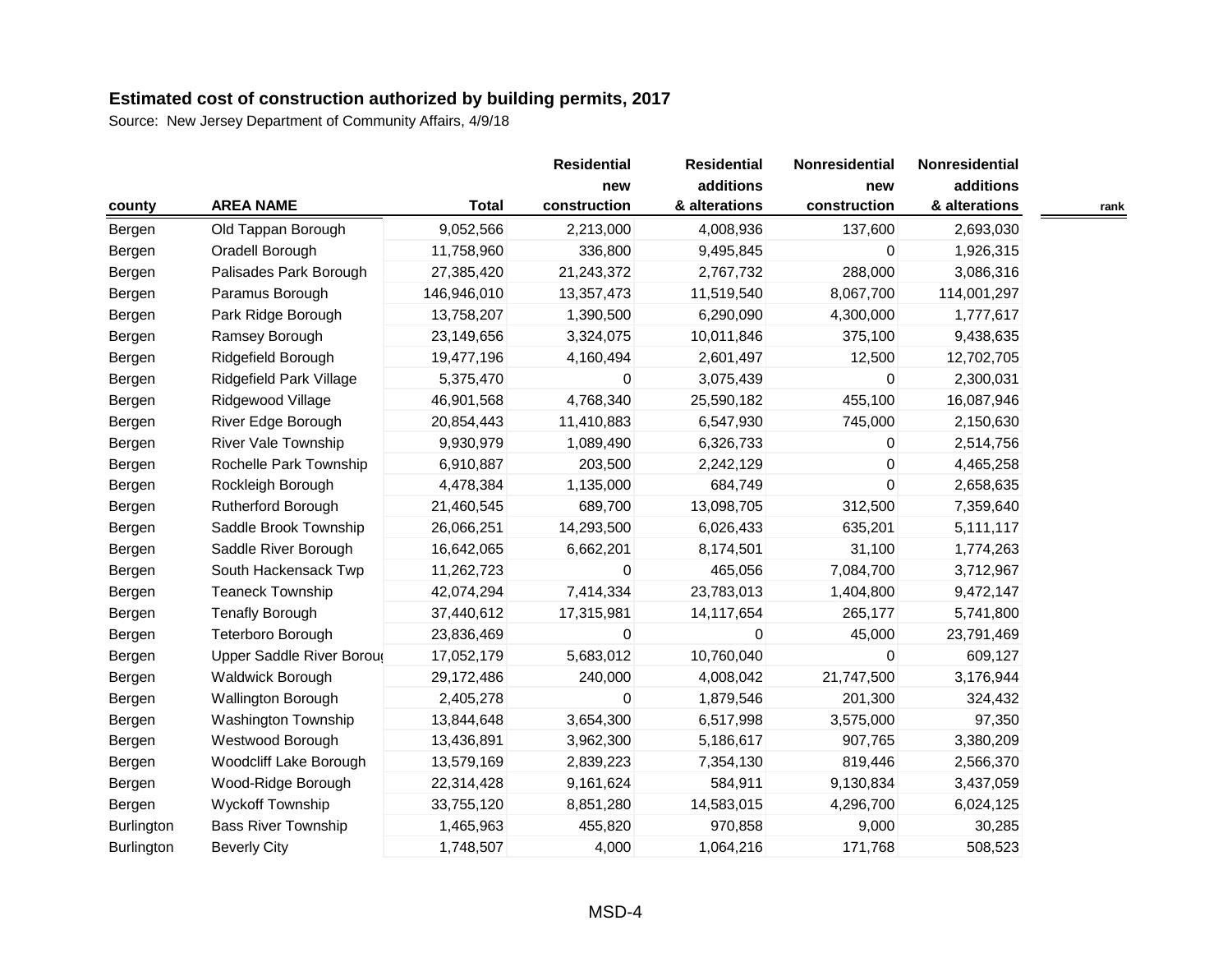| county            | <b>AREA NAME</b>               | <b>Total</b> | <b>Residential</b><br>new<br>construction | <b>Residential</b><br>additions<br>& alterations | Nonresidential<br>new<br>construction | Nonresidential<br>additions<br>& alterations | rank |
|-------------------|--------------------------------|--------------|-------------------------------------------|--------------------------------------------------|---------------------------------------|----------------------------------------------|------|
| <b>Burlington</b> | <b>Bordentown City</b>         | 6,600,581    | 0                                         | 897,359                                          | 4,219,535                             | 1,483,687                                    |      |
| Burlington        | <b>Bordentown Township</b>     | 24,027,266   | 10,451,790                                | 3,764,046                                        | 2,514,551                             | 7,296,879                                    |      |
| <b>Burlington</b> | <b>Burlington City</b>         | 4,362,534    | 269,000                                   | 2,616,306                                        | 154,399                               | 1,322,829                                    |      |
| Burlington        | <b>Burlington Township</b>     | 51,648,106   | 9,964,657                                 | 18,457,999                                       | 6,249,855                             | 16,975,595                                   |      |
| <b>Burlington</b> | <b>Chesterfield Township</b>   | 18,019,046   | 8,476,398                                 | 2,859,358                                        | 5,909,957                             | 773,333                                      |      |
| Burlington        | Cinnaminson Township           | 30,940,650   | 864,100                                   | 6,794,990                                        | 1,986,845                             | 21,294,715                                   |      |
| <b>Burlington</b> | Delanco Township               | 17,188,927   | 5,829,800                                 | 1,418,923                                        | 8,386,917                             | 1,553,287                                    |      |
| <b>Burlington</b> | Delran Township                | 16,581,954   | 3,179,181                                 | 4,683,343                                        | 9,900                                 | 8,709,530                                    |      |
| <b>Burlington</b> | Eastampton Township            | 7,446,042    | 3,301,030                                 | 2,119,556                                        | 741,299                               | 1,284,157                                    |      |
| Burlington        | <b>Edgewater Park Township</b> | 14,809,161   | 6,670,024                                 | 3,103,875                                        | $\mathbf 0$                           | 5,035,262                                    |      |
| Burlington        | Evesham Township               | 78,183,829   | 13,689,220                                | 10,564,055                                       | 15,011,139                            | 38,919,415                                   |      |
| <b>Burlington</b> | Fieldsboro Borough             | 892,414      | 642,250                                   | 186,189                                          | 39,000                                | 24,975                                       |      |
| Burlington        | Florence Township              | 24,383,731   | 22,050                                    | 6,127,744                                        | 1,682,104                             | 16,551,833                                   |      |
| <b>Burlington</b> | Hainesport Township            | 5,851,682    | 681,624                                   | 3,045,480                                        | 557,975                               | 1,566,603                                    |      |
| <b>Burlington</b> | <b>Lumberton Township</b>      | 15,405,612   | 2,205,716                                 | 7,241,552                                        | 3,687,600                             | 2,270,744                                    |      |
| Burlington        | <b>Mansfield Township</b>      | 8,924,465    | 2,373,566                                 | 4,548,609                                        | 167,400                               | 1,834,890                                    |      |
| Burlington        | Maple Shade Township           | 11,300,624   | 886,425                                   | 4,693,967                                        | 436,004                               | 5,284,228                                    |      |
| Burlington        | <b>Medford Township</b>        | 39,556,104   | 12,303,345                                | 15,216,173                                       | 7,030,102                             | 5,006,484                                    |      |
| Burlington        | Medford Lakes Borough          | 2,841,196    | 379,800                                   | 2,461,396                                        | $\Omega$                              | 0                                            |      |
| Burlington        | Moorestown Township            | 60,591,488   | 17,500,420                                | 14,869,590                                       | 269,700                               | 27,951,778                                   |      |
| Burlington        | Mount Holly Township           | 5,600,199    | 135,500                                   | 3,018,462                                        | $\mathbf 0$                           | 2,446,237                                    |      |
| Burlington        | Mount Laurel Township          | 82,436,431   | 550,818                                   | 17,699,504                                       | 37,104,587                            | 27,081,522                                   |      |
| <b>Burlington</b> | New Hanover Township           | 1,055,438    | 249,600                                   | 201,413                                          | 569,900                               | 34,525                                       |      |
| Burlington        | North Hanover Township         | 3,819,358    | 651,500                                   | 1,761,615                                        | 478,834                               | 927,409                                      |      |
| <b>Burlington</b> | Palmyra Borough                | 2,722,273    | 22,967                                    | 2,139,285                                        | 8,000                                 | 552,021                                      |      |
| Burlington        | Pemberton Borough              | 553,738      | 0                                         | 414,537                                          | 28,001                                | 111,200                                      |      |
| <b>Burlington</b> | Pemberton Township             | 29,808,925   | 129,871                                   | 7,957,394                                        | 10,907,297                            | 10,814,363                                   |      |
| Burlington        | Riverside Township             | 2,468,232    | 111,360                                   | 2,071,707                                        | 0                                     | 285,165                                      |      |
| <b>Burlington</b> | Riverton Borough               | 1,664,950    | 169,000                                   | 1,112,089                                        | 63,851                                | 320,010                                      |      |
| Burlington        | Shamong Township               | 3,440,346    | 308,959                                   | 2,429,130                                        | 137,733                               | 564,524                                      |      |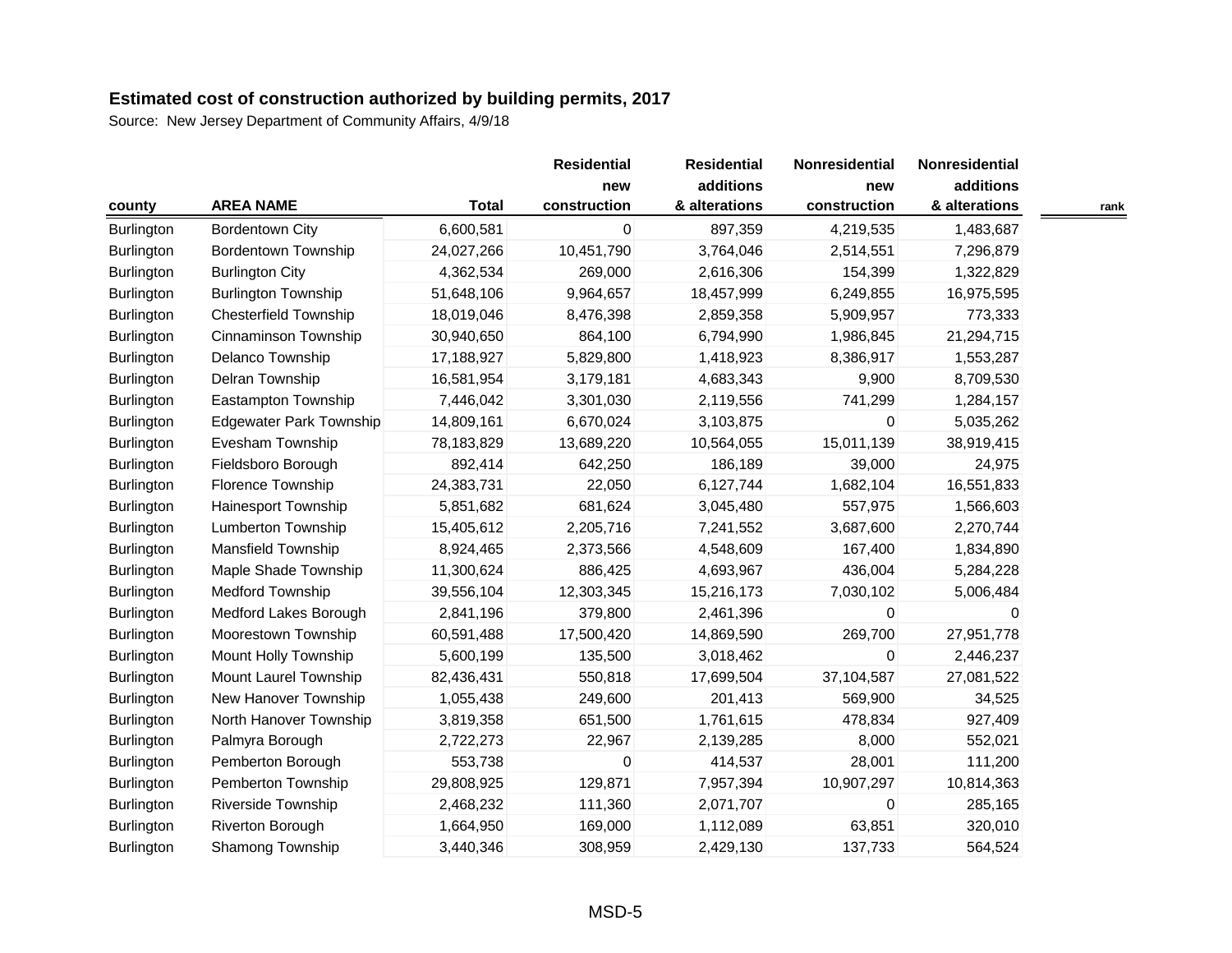|                   |                             |              | <b>Residential</b>  | <b>Residential</b>         | Nonresidential      | Nonresidential             |      |
|-------------------|-----------------------------|--------------|---------------------|----------------------------|---------------------|----------------------------|------|
| county            | <b>AREA NAME</b>            | <b>Total</b> | new<br>construction | additions<br>& alterations | new<br>construction | additions<br>& alterations | rank |
| Burlington        | Southampton Township        | 6,424,663    | 92,959              | 5,299,877                  | 104,313             | 927,514                    |      |
| Burlington        | Springfield Township        | 2,782,199    | 630,550             | 961,695                    | 508,401             | 681,553                    |      |
| <b>Burlington</b> | <b>Tabernacle Township</b>  | 5,674,674    | 474,900             | 2,746,092                  | 206,355             | 2,247,327                  |      |
| <b>Burlington</b> | Washington Township         | 568,176      | 19,501              | 350,437                    | 30,380              | 167,858                    |      |
| <b>Burlington</b> | <b>Westampton Township</b>  | 21,268,842   | 7,797,608           | 3,427,320                  | 3,838,587           | 6,205,327                  |      |
| Burlington        | Willingboro Township        | 24,469,006   | 100,000             | 17,988,431                 | $\Omega$            | 6,380,575                  |      |
| Burlington        | <b>Woodland Township</b>    | 759,331      | 170,700             | 334,776                    | 64,300              | 189,555                    |      |
| Burlington        | Wrightstown Borough         | 535,670      | 0                   | 90,515                     | 247,300             | 197,855                    |      |
| Camden            | Audubon Borough             | 4,874,916    | 244,000             | 3,173,621                  | 7,000               | 1,450,295                  |      |
| Camden            | Audubon Park Borough        | 325,093      | 0                   | 325,093                    | $\mathbf 0$         | 0                          |      |
| Camden            | Barrington Borough          | 3,140,057    | 45,475              | 2,808,282                  | 10,000              | 276,300                    |      |
| Camden            | Bellmawr Borough            | 14,037,437   | 2,137,465           | 4,396,847                  | 2,615,251           | 4,887,874                  |      |
| Camden            | Berlin Borough              | 6,206,860    | 615,000             | 2,439,470                  | 27,300              | 3,125,090                  |      |
| Camden            | <b>Berlin Township</b>      | 11,149,586   | 5,410,800           | 1,893,029                  | 873,550             | 2,972,207                  |      |
| Camden            | Brooklawn Borough           | 487,201      | 0                   | 468,551                    | 0                   | 18,650                     |      |
| Camden            | Camden City                 | 152,980,734  | 770,380             | 14,492,207                 | 94,822,972          | 42,895,175                 |      |
| Camden            | <b>Cherry Hill Township</b> | 113,851,231  | 17,351,976          | 31,342,177                 | 11,609,411          | 53,547,667                 |      |
| Camden            | <b>Chesilhurst Borough</b>  | 1,126,840    | 0                   | 505,290                    | 18,150              | 603,400                    |      |
| Camden            | <b>Clementon Borough</b>    | 3,494,344    | 624,486             | 1,059,503                  | 0                   | 1,810,355                  |      |
| Camden            | Collingswood Borough        | 6,381,938    | 0                   | 4,756,351                  | 0                   | 1,625,587                  |      |
| Camden            | Gibbsboro Borough           | 1,319,745    | 3,001               | 917,114                    | $\Omega$            | 399,630                    |      |
| Camden            | <b>Gloucester City</b>      | 5,869,297    | 0                   | 2,749,298                  | 903,741             | 2,216,258                  |      |
| Camden            | <b>Gloucester Township</b>  | 43,927,609   | 13,006,287          | 22,160,848                 | 1,561,831           | 7,198,643                  |      |
| Camden            | Haddon Township             | 10,932,436   | 1,007,375           | 7,031,926                  | $\mathbf 0$         | 2,893,135                  |      |
| Camden            | Haddonfield Borough         | 45,001,824   | 7,820,075           | 14,583,054                 | 12,650              | 22,586,045                 |      |
| Camden            | Haddon Heights Borough      | 5,425,765    | 1,425,715           | 3,367,228                  | $\Omega$            | 632,822                    |      |
| Camden            | Hi-nella Borough            | 283,241      | 0                   | 273,241                    | 10,000              | 0                          |      |
| Camden            | Laurel Springs Borough      | 835,654      | $\pmb{0}$           | 830,654                    | 5,000               | $\Omega$                   |      |
| Camden            | Lawnside Borough            | 1,925,415    | 0                   | 744,361                    | 1,030,000           | 151,054                    |      |
| Camden            | Lindenwold Borough          | 5,475,377    | $\mathbf 0$         | 3,718,888                  | 305,911             | 1,450,578                  |      |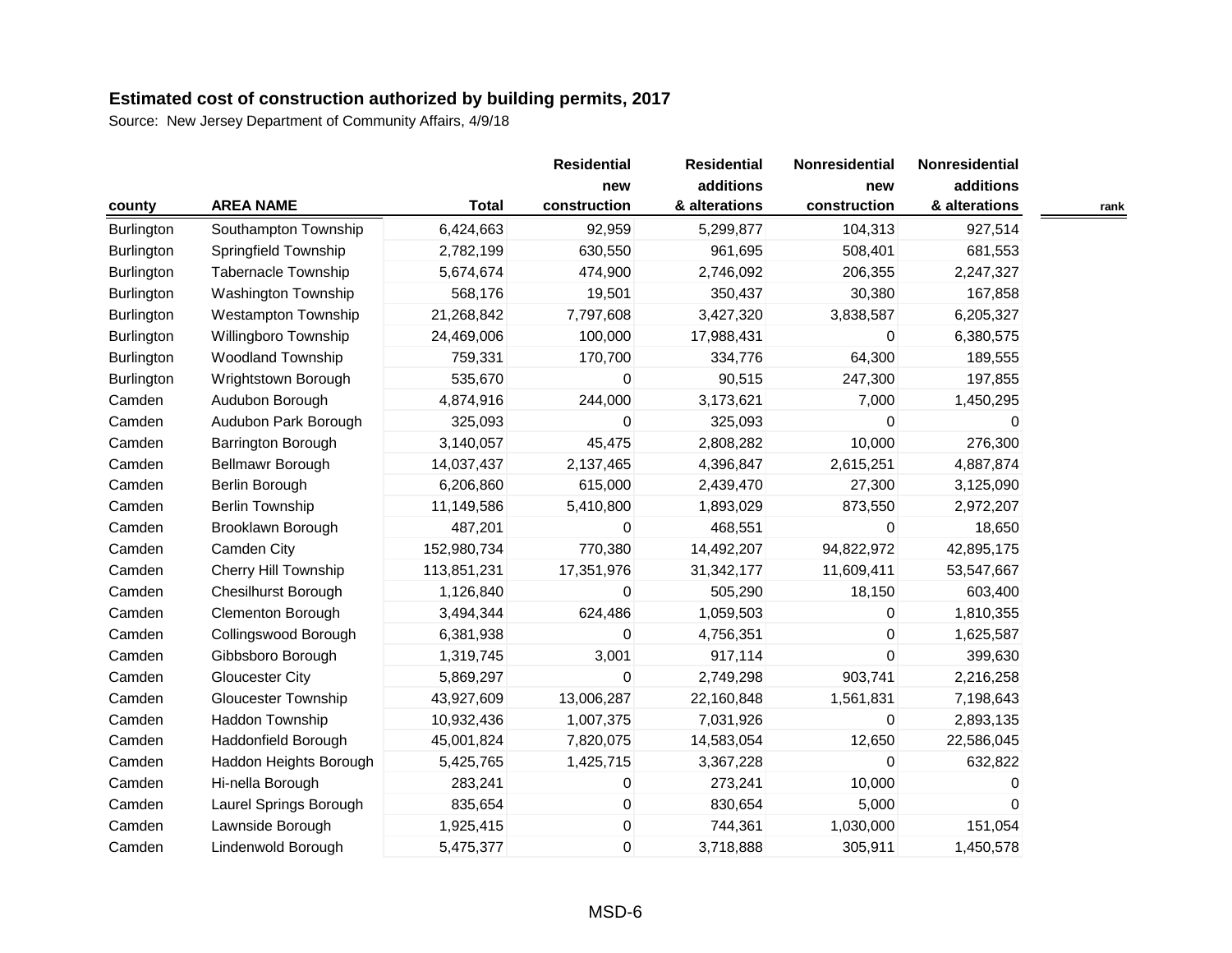| county   | <b>AREA NAME</b>          | <b>Total</b> | <b>Residential</b><br>new<br>construction | <b>Residential</b><br>additions<br>& alterations | Nonresidential<br>new<br>construction | Nonresidential<br>additions<br>& alterations | rank |
|----------|---------------------------|--------------|-------------------------------------------|--------------------------------------------------|---------------------------------------|----------------------------------------------|------|
| Camden   | Magnolia Borough          | 3,762,184    | $\pmb{0}$                                 | 1,176,548                                        | 1,450,434                             | 1,135,202                                    |      |
| Camden   | Merchantville Borough     | 2,447,773    | 0                                         | 1,525,159                                        | 0                                     | 922,614                                      |      |
| Camden   | Mount Ephraim Borough     | 1,642,303    | 0                                         | 1,598,593                                        | $\mathbf 0$                           | 43,710                                       |      |
| Camden   | Oaklyn Borough            | 1,687,015    | 0                                         | 1,077,006                                        | 0                                     | 610,009                                      |      |
| Camden   | Pennsauken Township       | 63,548,603   | 3,047,750                                 | 10,023,753                                       | 24,200                                | 50,452,900                                   |      |
| Camden   | Pine Hill Borough         | 3,615,050    | 97,550                                    | 2,970,302                                        | 3,592                                 | 543,606                                      |      |
| Camden   | Pine Valley Borough       | 208,525      | 0                                         | 63,675                                           | $\Omega$                              | 144,850                                      |      |
| Camden   | Runnemede Borough         | 5,807,558    | 262,850                                   | 2,923,234                                        | 363,000                               | 2,258,474                                    |      |
| Camden   | Somerdale Borough         | 20,993,308   | 728,450                                   | 1,818,953                                        | 240,741                               | 18,205,164                                   |      |
| Camden   | <b>Stratford Borough</b>  | 3,677,015    | 92,500                                    | 2,189,473                                        | 0                                     | 1,395,042                                    |      |
| Camden   | Tavistock Borough         | 0            | 0                                         | $\overline{0}$                                   | $\Omega$                              | 0                                            |      |
| Camden   | Voorhees Township         | 25,501,131   | 809,715                                   | 11,302,044                                       | 154,484                               | 13,234,888                                   |      |
| Camden   | <b>Waterford Township</b> | 2,647,511    | 0                                         | 168,450                                          | 1,547,600                             | 931,461                                      |      |
| Camden   | Winslow Township          | 31,392,662   | 10,683,985                                | 14,220,479                                       | 1,156,803                             | 5,331,395                                    |      |
| Camden   | Woodlynne Borough         | 587,539      | 0                                         | 541,013                                          | 0                                     | 46,526                                       |      |
| Cape May | Avalon Borough            | 83,729,226   | 73,112,945                                | 6,802,283                                        | 182,478                               | 3,631,520                                    |      |
| Cape May | Cape May City             | 23,826,336   | 1,815,606                                 | 16,145,869                                       | 175,000                               | 5,689,861                                    |      |
| Cape May | Cape May Point Borough    | 3,024,461    | 1,118,700                                 | 1,905,761                                        | $\Omega$                              | 0                                            |      |
| Cape May | Dennis Township           | 6,713,414    | 1,084,125                                 | 3,352,819                                        | 521,844                               | 1,754,626                                    |      |
| Cape May | Lower Township            | 25,497,759   | 4,869,352                                 | 14,383,909                                       | 3,532,911                             | 2,711,587                                    |      |
| Cape May | Middle Township           | 49,334,757   | 13,490,517                                | 11,755,405                                       | 6,250,127                             | 17,838,708                                   |      |
| Cape May | North Wildwood City       | 19,978,024   | 13,466,055                                | 4,742,444                                        | 33,500                                | 1,736,025                                    |      |
| Cape May | Ocean City                | 86,648,927   | 62,175,540                                | 17,385,935                                       | 1,282,300                             | 5,805,152                                    |      |
| Cape May | Sea Isle City             | 31,866,397   | 23,572,449                                | 5,902,169                                        | 745,325                               | 1,646,454                                    |      |
| Cape May | Stone Harbor Borough      | 39,483,657   | 29,268,621                                | 7,282,610                                        | 79,000                                | 2,853,426                                    |      |
| Cape May | <b>Upper Township</b>     | 16,575,539   | 4,080,053                                 | 7,268,018                                        | 2,404,526                             | 2,822,942                                    |      |
| Cape May | West Cape May Borough     | 5,916,285    | 3,898,130                                 | 1,543,757                                        | 148,800                               | 325,598                                      |      |
| Cape May | West Wildwood Borough     | 1,686,701    | 311,212                                   | 1,333,888                                        | $\mathbf 0$                           | 41,601                                       |      |
| Cape May | <b>Wildwood City</b>      | 10,638,388   | 1,304,450                                 | 3,059,986                                        | 3,351,119                             | 2,922,833                                    |      |
| Cape May | Wildwood Crest Borough    | 10,722,457   | 6,270,454                                 | 3,701,445                                        | $\mathbf 0$                           | 750,558                                      |      |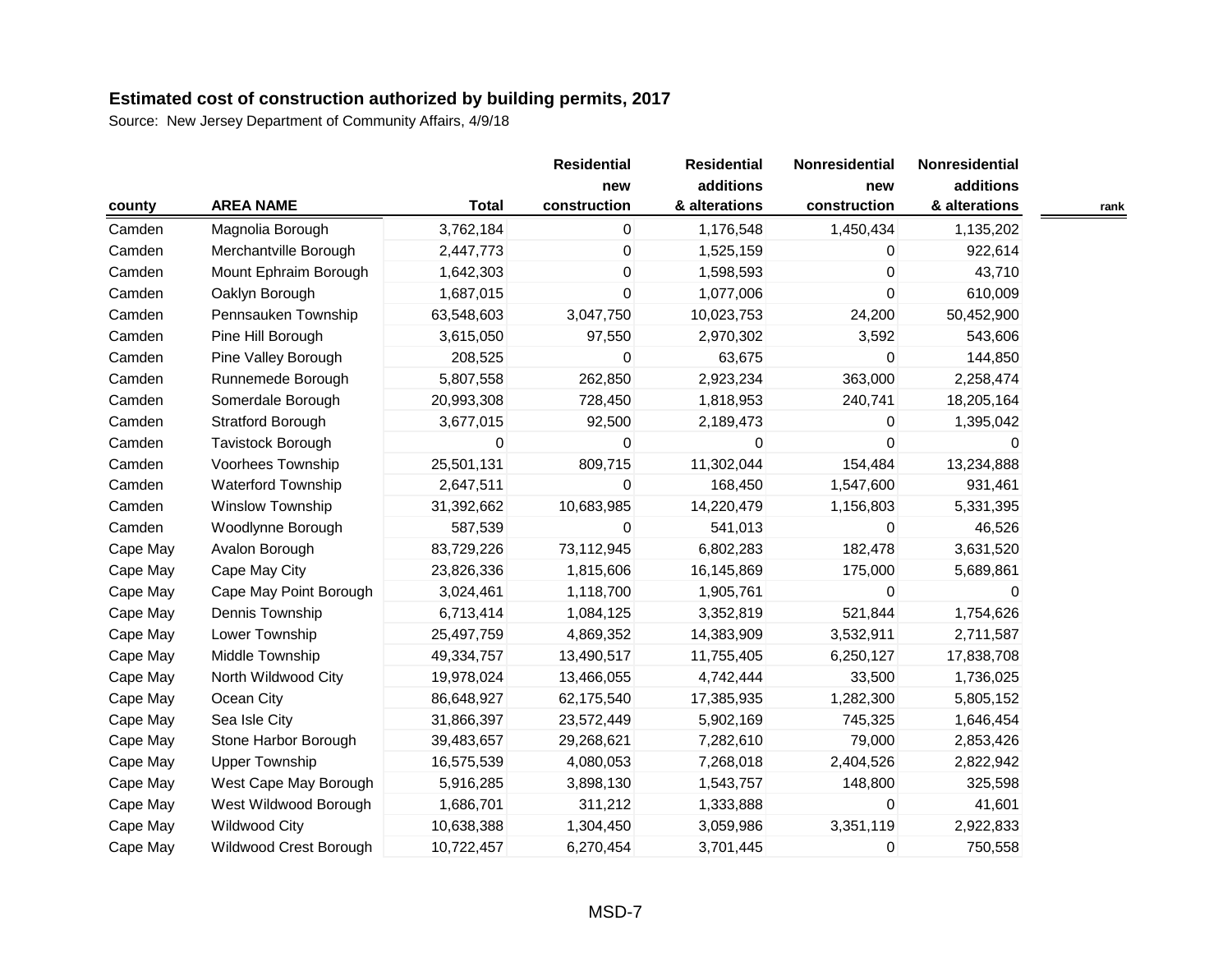|            |                                 |              | <b>Residential</b>  | <b>Residential</b><br>additions | Nonresidential      | Nonresidential<br>additions |      |
|------------|---------------------------------|--------------|---------------------|---------------------------------|---------------------|-----------------------------|------|
| county     | <b>AREA NAME</b>                | <b>Total</b> | new<br>construction | & alterations                   | new<br>construction | & alterations               | rank |
| Cape May   | Woodbine Borough                | 1,491,453    | 16,000              | 329,219                         | 736,020             | 410,214                     |      |
| Cumberland | <b>Bridgeton City</b>           | 11,340,338   | 0                   | 6,894,035                       | 0                   | 4,446,303                   |      |
| Cumberland | <b>Commercial Township</b>      | 1,983,662    | 30,030              | 1,237,476                       | 59,496              | 656,660                     |      |
| Cumberland | Deerfield Township              | 2,550,380    | 148,607             | 400,718                         | 1,248,985           | 752,070                     |      |
| Cumberland | Downe Township                  | 792,964      | 12,000              | 511,152                         | 22,889              | 246,923                     |      |
| Cumberland | <b>Fairfield Township</b>       | 2,569,426    | 47,904              | 1,356,718                       | 199,950             | 964,854                     |      |
| Cumberland | <b>Greenwich Township</b>       | 392,762      | 0                   | 184,917                         | $\Omega$            | 207,845                     |      |
| Cumberland | <b>Hopewell Township</b>        | 1,955,891    | 226,100             | 750,354                         | 903,000             | 76,437                      |      |
| Cumberland | Lawrence Township               | 1,662,965    | 731,000             | 931,965                         | 0                   | 0                           |      |
| Cumberland | Maurice River Township          | 2,465,099    | 257,400             | 892,666                         | 185,952             | 1,129,081                   |      |
| Cumberland | <b>Millville City</b>           | 24,021,882   | 1,230,350           | 4,382,136                       | 1,587,698           | 16,821,698                  |      |
| Cumberland | Shiloh Borough                  | 155,078      | 0                   | 97,379                          | 10,000              | 47,699                      |      |
| Cumberland | <b>Stow Creek Township</b>      | 798,930      | 0                   | 396,796                         | 122,500             | 279,634                     |      |
| Cumberland | <b>Upper Deerfield Township</b> | 5,113,955    | 0                   | 1,930,830                       | 1,238,034           | 1,945,091                   |      |
| Cumberland | <b>Vineland City</b>            | 42,635,712   | 347,700             | 330,435                         | 33,455,250          | 8,502,327                   |      |
| Essex      | <b>Belleville Township</b>      | 41,865,407   | 736,350             | 17,428,210                      | 0                   | 23,700,847                  |      |
| Essex      | <b>Bloomfield Township</b>      | 26,291,501   | 15,100              | 20,907,027                      | 65,000              | 5,304,374                   |      |
| Essex      | Caldwell Borough                | 7,771,899    | 0                   | 4,130,342                       | 0                   | 3,641,557                   |      |
| Essex      | Cedar Grove Township            | 9,769,640    | 2,140,250           | 7,428,790                       | $\Omega$            | 200,600                     |      |
| Essex      | East Orange City                | 29,509,155   | 373,800             | 24,192,233                      | 1,269,700           | 3,673,422                   |      |
| Essex      | Essex Fells Borough             | 3,428,189    | 150,300             | 3,277,889                       | $\Omega$            | U                           |      |
| Essex      | <b>Fairfield Township</b>       | 26,449,494   | 5,385,159           | 3,691,299                       | 1,150,000           | 16,223,036                  |      |
| Essex      | Glen Ridge Borough              | 13,431,601   | 3,400,500           | 10,031,101                      | 0                   | 0                           |      |
| Essex      | Irvington Township              | 23,579,096   | 0                   | 12,205,956                      | 4,828,274           | 6,544,866                   |      |
| Essex      | Livingston Township             | 69,853,779   | 9,439,550           | 33,234,999                      | 7,664,002           | 19,515,228                  |      |
| Essex      | Maplewood Township              | 48,249,278   | 11,314,166          | 30,303,114                      | 354,234             | 6,277,764                   |      |
| Essex      | Millburn Township               | 91,416,503   | 20,760,704          | 43,231,971                      | 6,460,361           | 20,963,467                  |      |
| Essex      | Montclair Township              | 73,850,853   | 2,488,251           | 39,029,620                      | 20,526,133          | 11,806,849                  |      |
| Essex      | <b>Newark City</b>              | 473,263,726  | 208,629,425         | 49,180,017                      | 71,474,954          | 143,979,330                 |      |
| Essex      | North Caldwell Borough          | 9,888,907    | 3,350,052           | 5,947,295                       | $\mathbf 0$         | 591,560                     |      |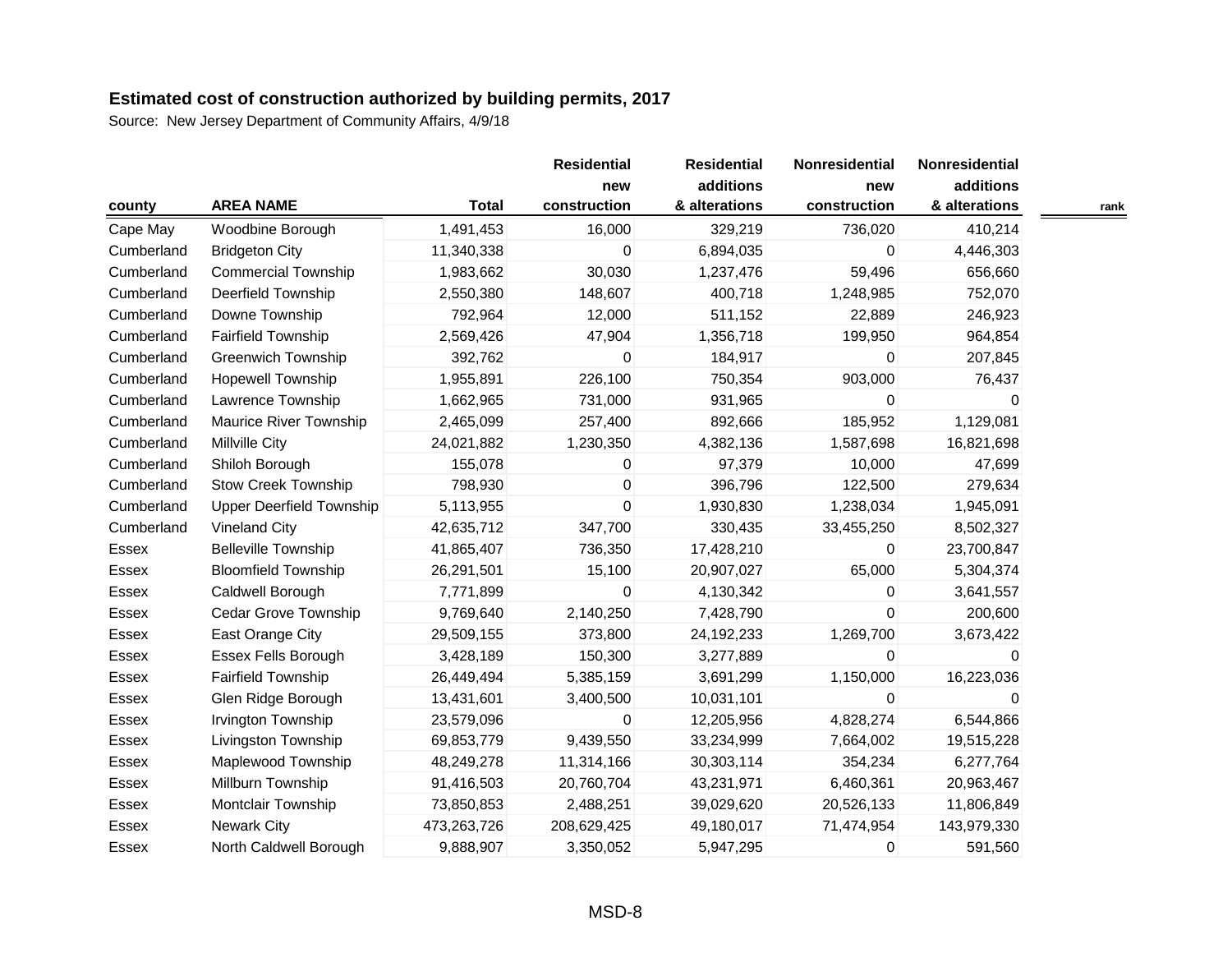|            |                               |              | <b>Residential</b> | <b>Residential</b> | Nonresidential | Nonresidential |      |
|------------|-------------------------------|--------------|--------------------|--------------------|----------------|----------------|------|
|            |                               |              | new                | additions          | new            | additions      |      |
| county     | <b>AREA NAME</b>              | <b>Total</b> | construction       | & alterations      | construction   | & alterations  | rank |
| Essex      | Nutley Township               | 26,447,565   | 1,374,015          | 12,680,835         | 115,915        | 12,276,800     |      |
| Essex      | City of Orange Township       | 13,320,234   | 2,009,062          | 8,455,561          | 196,299        | 2,659,312      |      |
| Essex      | Roseland Borough              | 11,027,284   | 2,292,650          | 2,634,584          | $\mathbf{0}$   | 6,100,050      |      |
| Essex      | South Orange Village          | 39,497,933   | 4,626,400          | 16,223,835         | 12,027,140     | 6,620,558      |      |
| Essex      | Verona Township               | 43,713,661   | 28,656,899         | 9,646,469          | 47,035         | 5,363,258      |      |
| Essex      | <b>West Caldwell Township</b> | 33,085,899   | 272,000            | 9,183,890          | 11,402,150     | 12,227,859     |      |
| Essex      | West Orange Township          | 54,200,461   | 3,510,376          | 22,196,027         | 18,779,518     | 9,714,540      |      |
| Gloucester | Clayton Borough               | 14,238,505   | 8,439,421          | 4,950,838          | 588,965        | 259,281        |      |
| Gloucester | Deptford Township             | 51,447,635   | 5,782,213          | 11,282,387         | 7,007,473      | 27,375,562     |      |
| Gloucester | East Greenwich Township       | 19,402,561   | 5,036,019          | 5,508,958          | 1,708,301      | 7,149,283      |      |
| Gloucester | Elk Township                  | 5,527,252    | 3,371,420          | 38,850             | 103,100        | 2,013,882      |      |
| Gloucester | Franklin Township             | 11,001,824   | 1,675,268          | 5,720,422          | 218,900        | 3,387,234      |      |
| Gloucester | Glassboro Borough             | 79,801,463   | 13,841,770         | 7,517,327          | 35,303,444     | 23,138,922     |      |
| Gloucester | <b>Greenwich Township</b>     | 8,702,663    | 0                  | 3,282,797          | 1,744,545      | 3,675,321      |      |
| Gloucester | Harrison Township             | 102,498,632  | 6,627,189          | 6,457,294          | 81,322,395     | 8,091,754      |      |
| Gloucester | Logan Township                | 83,843,981   | 396,385            | 2,963,853          | 49,456,150     | 31,027,593     |      |
| Gloucester | Mantua Township               | 12,204,161   | 3,305,634          | 6,576,137          | 475,553        | 1,846,837      |      |
| Gloucester | Monroe Township               | 22,780,060   | 5,197,940          | 12,625,484         | 754,228        | 4,202,408      |      |
| Gloucester | National Park Borough         | 872,994      | 0                  | 853,735            | 0              | 19,259         |      |
| Gloucester | Newfield Borough              | 1,443,333    | 723,780            | 684,553            | $\Omega$       | 35,000         |      |
| Gloucester | Paulsboro Borough             | 7,819,492    | 18,300             | 2,055,303          | 1,516,202      | 4,229,687      |      |
| Gloucester | Pitman Borough                | 4,054,395    | 489,604            | 3,240,385          | 30,100         | 294,306        |      |
| Gloucester | South Harrison Township       | 6,237,108    | 2,986,337          | 2,952,184          | 182,647        | 115,940        |      |
| Gloucester | Swedesboro Borough            | 1,751,398    | 112,000            | 16,921             | 6,700          | 1,615,777      |      |
| Gloucester | <b>Washington Township</b>    | 78,447,140   | 29,215,987         | 20,833,863         | 13,249,867     | 15, 147, 423   |      |
| Gloucester | Wenonah Borough               | 1,492,197    | 269,454            | 1,163,122          | $\Omega$       | 59,621         |      |
| Gloucester | West Deptford Township        | 23,242,559   | 39,700             | 6,647,458          | 7,284,772      | 9,270,629      |      |
| Gloucester | Westville Borough             | 7,822,403    | 6,245,244          | 1,341,032          | $\mathbf{0}$   | 236,127        |      |
| Gloucester | <b>Woodbury City</b>          | 11,544,552   | 5,000              | 3,429,987          | 0              | 8,109,565      |      |
| Gloucester | Woodbury Heights Borougl      | 1,558,347    | 0                  | 1,385,344          | $\mathbf 0$    | 173,003        |      |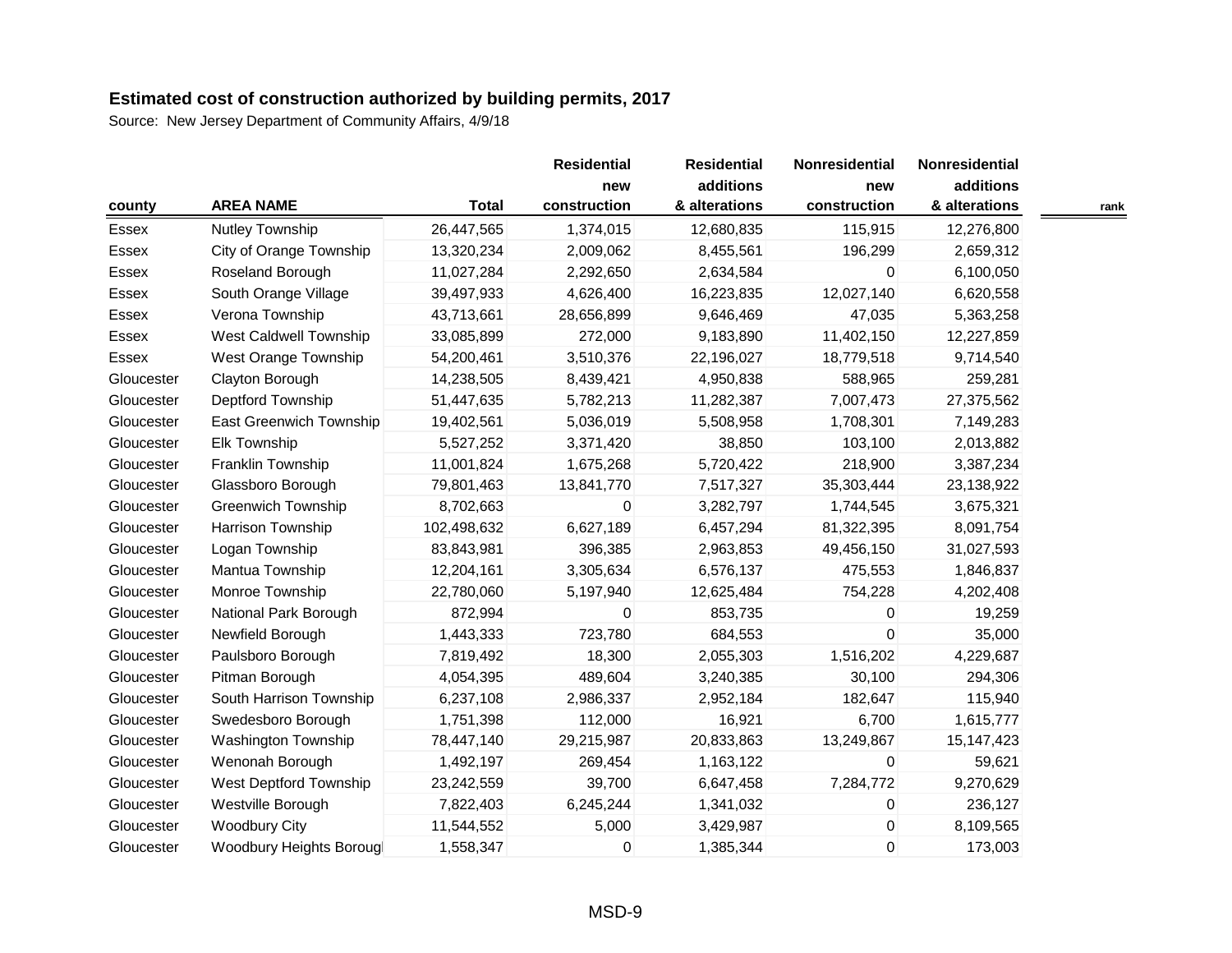|            |                           |              | <b>Residential</b> | <b>Residential</b> | Nonresidential | Nonresidential |  |
|------------|---------------------------|--------------|--------------------|--------------------|----------------|----------------|--|
|            |                           |              | new                | additions          | new            | additions      |  |
| county     | <b>AREA NAME</b>          | <b>Total</b> | construction       | & alterations      | construction   | & alterations  |  |
| Gloucester | Woolwich Township         | 14,318,098   | 6,785,039          | 436,929            | 808,281        | 6,287,849      |  |
| Hudson     | <b>Bayonne City</b>       | 168,535,380  | 105,876,948        | 18,509,480         | 19,150,009     | 24,998,943     |  |
| Hudson     | East Newark Borough       | 1,275,152    | 1,077,900          | 177,727            | $\mathbf{0}$   | 19,525         |  |
| Hudson     | <b>Guttenberg Town</b>    | 13,236,559   | 10,588,000         | 2,070,900          | $\mathbf 0$    | 577,659        |  |
| Hudson     | Harrison Town             | 109,284,203  | 95,683,756         | 2,305,759          | 8,562,517      | 2,732,171      |  |
| Hudson     | Hoboken City              | 403,751,527  | 287,540,629        | 65,533,108         | 25,259,600     | 25,418,190     |  |
| Hudson     | Jersey City               | 889,387,687  | 558,365,946        | 214,043,621        | 18,017,601     | 98,960,519     |  |
| Hudson     | Kearny Town               | 85,317,214   | 33,693,600         | 12,423,998         | 28,333,263     | 10,866,353     |  |
| Hudson     | North Bergen Township     | 43,255,077   | 11,499,007         | 12,050,902         | 2,254,313      | 17,450,855     |  |
| Hudson     | Secaucus Town             | 145,211,245  | 19,906,623         | 4,877,290          | 56,804,713     | 63,622,619     |  |
| Hudson     | <b>Union City</b>         | 65,770,178   | 38,073,055         | 14,310,511         | 5,000          | 13,381,612     |  |
| Hudson     | Weehawken Township        | 116,755,131  | 89,179,146         | 6,835,036          | 11,298,999     | 9,441,950      |  |
| Hudson     | West New York Town        | 125,926,244  | 109,495,286        | 10,850,133         | 2,698,000      | 2,882,825      |  |
| Hunterdon  | Alexandria Township       | 6,035,944    | 524,502            | 2,432,841          | 1,657,758      | 1,420,843      |  |
| Hunterdon  | Bethlehem Township        | 3,565,981    | 34,000             | 1,550,791          | 474,375        | 1,506,815      |  |
| Hunterdon  | <b>Bloomsbury Borough</b> | 566,839      | $\pmb{0}$          | 109,691            | 0              | 457,148        |  |
| Hunterdon  | Califon Borough           | 919,238      | $\mathbf 0$        | 815,140            | $\Omega$       | 104,098        |  |
| Hunterdon  | Clinton Town              | 11,602,169   | 545,936            | 1,103,316          | 4,159,305      | 5,793,612      |  |
| Hunterdon  | Clinton Township          | 18,430,719   | 576,000            | 7,840,045          | 2,428,520      | 7,586,154      |  |
| Hunterdon  | Delaware Township         | 5,474,287    | 920,968            | 3,188,581          | 300,725        | 1,064,013      |  |
| Hunterdon  | East Amwell Township      | 7,085,059    | 256,802            | 3,028,518          | 372,252        | 3,427,487      |  |
| Hunterdon  | Flemington Borough        | 4,850,282    | 100,000            | 884,506            | 1,250,000      | 2,615,776      |  |
| Hunterdon  | Franklin Township         | 7,071,847    | 510,000            | 2,957,215          | 3,060,702      | 543,930        |  |
| Hunterdon  | Frenchtown Borough        | 1,908,869    | 1,093,683          | 607,666            | $\pmb{0}$      | 207,520        |  |
| Hunterdon  | Glen Gardner Borough      | 651,444      | 0                  | 362,538            | 500            | 288,406        |  |
| Hunterdon  | Hampton Borough           | 619,294      | 7,000              | 370,504            | 0              | 241,790        |  |
| Hunterdon  | High Bridge Borough       | 2,069,477    | 386,700            | 1,585,947          | $\Omega$       | 96,830         |  |
| Hunterdon  | <b>Holland Township</b>   | 2,305,453    | 3                  | 1,049,859          | 127,836        | 1,127,755      |  |
| Hunterdon  | Kingwood Township         | 4,714,607    | 1,454,550          | 2,844,627          | 224,010        | 191,420        |  |
| Hunterdon  | Lambertville City         | 6,117,017    | 1,527,870          | 3,803,737          | 200            | 785,210        |  |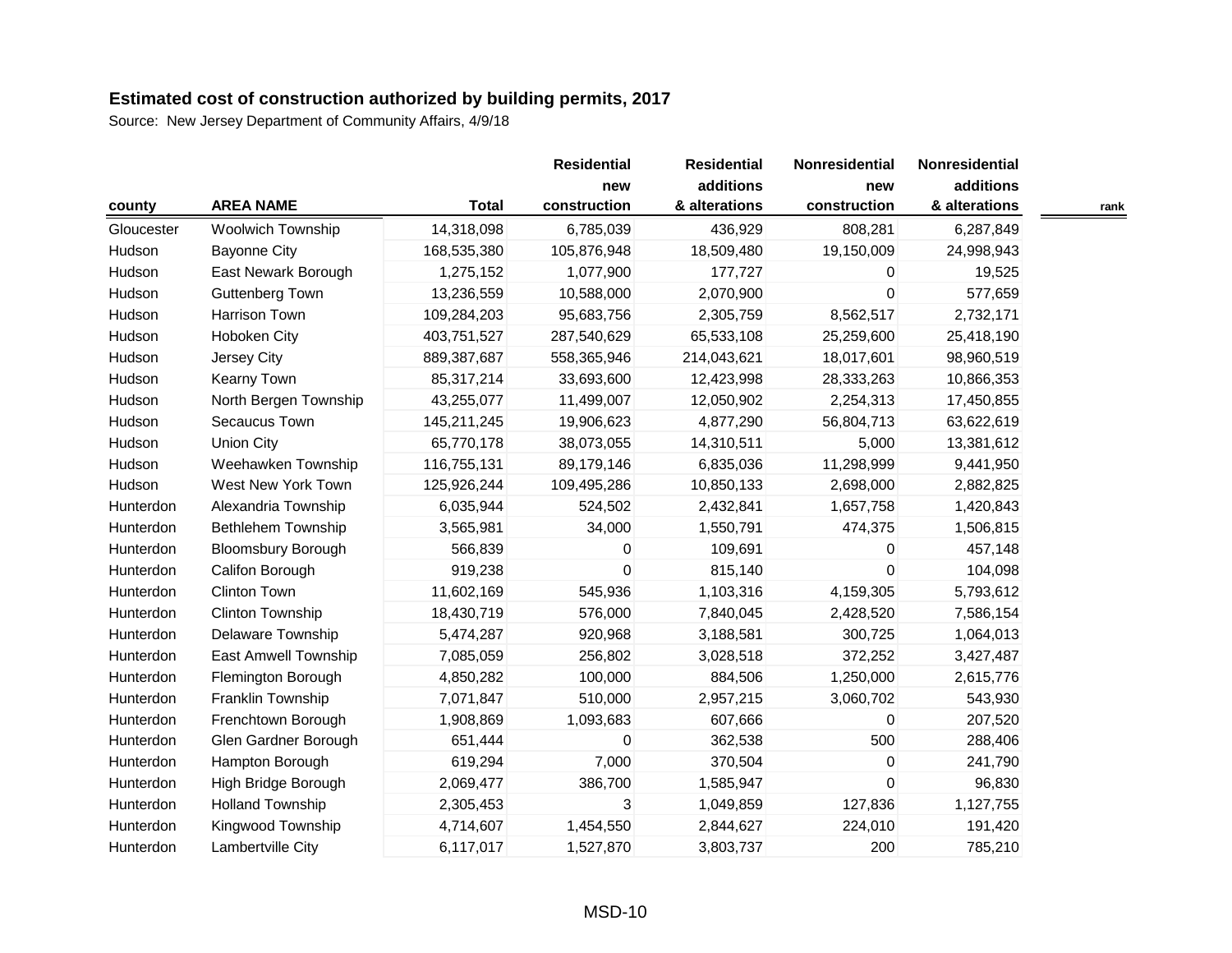|           |                              |                      | <b>Residential</b><br>new | <b>Residential</b><br>additions | Nonresidential<br>new | Nonresidential<br>additions |      |
|-----------|------------------------------|----------------------|---------------------------|---------------------------------|-----------------------|-----------------------------|------|
| county    | <b>AREA NAME</b>             | <b>Total</b>         | construction              | & alterations                   | construction          | & alterations               | rank |
| Hunterdon | Lebanon Borough              | 828,007              | 0                         | 305,945                         | 0                     | 522,062                     |      |
| Hunterdon | Lebanon Township             | 8,068,682            | 1,001,100                 | 3,020,879                       | 547,840               | 3,498,863                   |      |
| Hunterdon | Milford Borough              | 894,658              | 0                         | 303,524                         | 0                     | 591,134                     |      |
| Hunterdon | Raritan Township             | 47,604,285           | 11,821,577                | 14,304,287                      | 3,277,073             | 18,201,348                  |      |
| Hunterdon | Readington Township          | 24,924,348           | 7,363,953                 | 9,537,580                       | 969,592               | 7,053,223                   |      |
| Hunterdon | Stockton Borough             | 756,132              | 0                         | 488,832                         | $\Omega$              | 267,300                     |      |
| Hunterdon | <b>Tewksbury Township</b>    | 6,938,254            | 457,900                   | 5,173,638                       | 450,400               | 856,316                     |      |
| Hunterdon | Union Township               | 4,029,260            | 560,001                   | 1,558,057                       | 132,690               | 1,778,512                   |      |
| Hunterdon | <b>West Amwell Township</b>  | 4,878,997            | 646,022                   | 2,037,190                       | 1,168,970             | 1,026,815                   |      |
| Mercer    | East Windsor Township        | 48,771,748           | 178,900                   | 8,081,999                       | 17,490,376            | 23,020,473                  |      |
| Mercer    | Ewing Township               | 37,999,711           | 7,064,687                 | 13,150,970                      | 5,140,987             | 12,643,067                  |      |
| Mercer    | Hamilton Township            | 94,538,983           | 7,301,044                 | 49,813,007                      | 19,458,590            | 17,966,342                  |      |
| Mercer    | Hightstown Borough           | 5,548,366            | 260,000                   | 2,059,492                       | $\Omega$              | 3,228,874                   |      |
| Mercer    | Hopewell Borough             | 2,941,757            | 262,900                   | 1,320,890                       | 26,820                | 1,331,147                   |      |
| Mercer    | <b>Hopewell Township</b>     | 58,467,522           | 2,296,021                 | 12,959,086                      | 131,303               | 43,081,112                  |      |
| Mercer    | Lawrence Township            | 93,656,781           | 936,421                   | 15,976,272                      | 10,166,884            | 66,577,204                  |      |
| Mercer    | Pennington Borough           | 6,738,309            | 2,496,000                 | 2,786,614                       | 171,795               | 1,283,900                   |      |
| Mercer    | Princeton Borough            | See Princeton (1114) |                           |                                 |                       |                             |      |
| Mercer    | Princeton (consolidated 11   | 109,893,303          | 21,190,767                | 38,698,948                      | 7,324,508             | 42,679,080                  |      |
| Mercer    | <b>Trenton City</b>          | 85,428,741           | 63,100                    | 11,582,522                      | 32,453,511            | 41,329,608                  |      |
| Mercer    | Robbinsville Township        | 52,574,470           | 12,828,809                | 8,041,750                       | 2,109,827             | 29,594,084                  |      |
| Mercer    | West Windsor Township        | 74,389,331           | 25,368,091                | 14,929,532                      | 3,092,220             | 30,999,488                  |      |
| Middlesex | Carteret Borough             | 51,133,822           | 8,380,200                 | 12,587,263                      | 11,959,320            | 18,207,039                  |      |
| Middlesex | Cranbury Township            | 91,707,262           | 1,985,222                 | 3,080,793                       | 59,457,456            | 27, 183, 791                |      |
| Middlesex | Dunellen Borough             | 2,707,823            | 702,600                   | 1,875,393                       | $\Omega$              | 129,830                     |      |
| Middlesex | East Brunswick Township      | 63,819,116           | 9,549,786                 | 21,613,950                      | 5,892,854             | 26,762,526                  |      |
| Middlesex | Edison Township              | 197,936,401          | 13,272,416                | 40,353,226                      | 32,146,778            | 112,163,981                 |      |
| Middlesex | Helmetta Borough             | 669,065              | 0                         | 606,663                         | $\mathbf 0$           | 62,402                      |      |
| Middlesex | <b>Highland Park Borough</b> | 22,868,116           | 13,130,472                | 8,200,209                       | 1,417,585             | 119,850                     |      |
| Middlesex | Jamesburg Borough            | 2,850,098            | 375,000                   | 1,696,769                       | 74,300                | 704,029                     |      |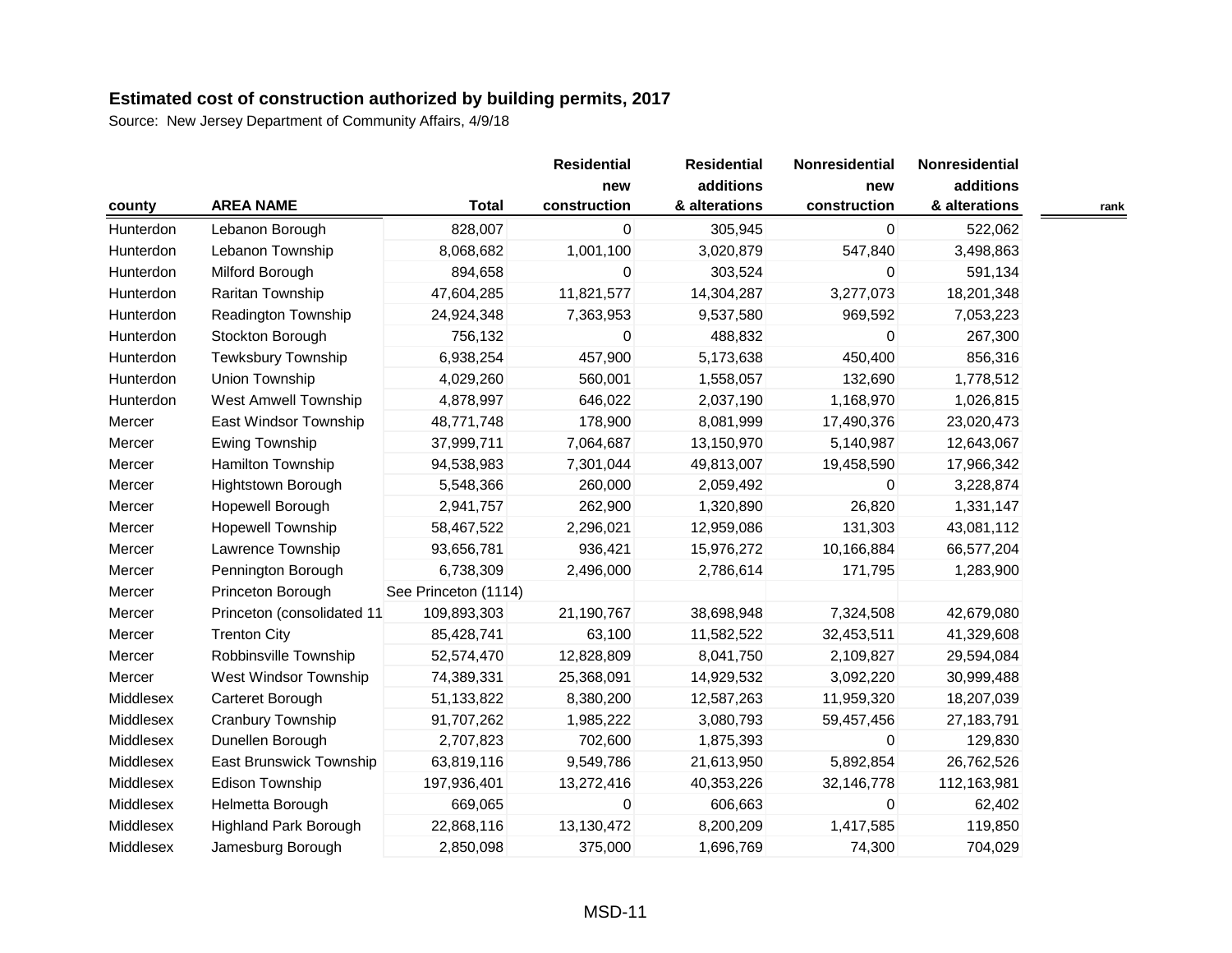|           |                              |              | <b>Residential</b>  | <b>Residential</b>         | Nonresidential      | Nonresidential             |      |
|-----------|------------------------------|--------------|---------------------|----------------------------|---------------------|----------------------------|------|
| county    | <b>AREA NAME</b>             | <b>Total</b> | new<br>construction | additions<br>& alterations | new<br>construction | additions<br>& alterations | rank |
| Middlesex | Old Bridge Township          | 41,234,574   | 850,751             | 18,333,178                 | 1,326,502           | 20,724,143                 |      |
| Middlesex | Metuchen Borough             | 29,230,289   | 11,178,800          | 7,549,598                  | 2,225,200           | 8,276,691                  |      |
| Middlesex | Middlesex Borough            | 6,719,227    | 924,951             | 3,752,531                  | 483,891             | 1,557,854                  |      |
| Middlesex | Milltown Borough             | 4,279,510    | 367,000             | 2,621,592                  | $\Omega$            | 1,290,918                  |      |
| Middlesex | Monroe Township              | 113,098,413  | 60,477,902          | 20,043,071                 | 20,830,427          | 11,747,013                 |      |
| Middlesex | New Brunswick City           | 104,348,262  | 17,998,655          | 7,037,378                  | 1,694,200           | 77,618,029                 |      |
| Middlesex | North Brunswick Township     | 81,196,794   | 6,378,148           | 17,081,293                 | 24,864,200          | 32,873,153                 |      |
| Middlesex | Perth Amboy City             | 60,391,602   | 14,144,302          | 18,941,983                 | 6,735,900           | 20,569,417                 |      |
| Middlesex | Piscataway Township          | 205,745,649  | 79,765,603          | 14,692,221                 | 69,721,319          | 41,566,506                 |      |
| Middlesex | Plainsboro Township          | 65,259,431   | 360,403             | 11,223,417                 | 22,509,711          | 31,165,900                 |      |
| Middlesex | Sayreville Borough           | 93,345,286   | 1,912,283           | 13,304,196                 | 2,655,413           | 75,473,394                 |      |
| Middlesex | South Amboy City             | 15,004,358   | 8,262,722           | 3,210,980                  | 1,936,301           | 1,594,355                  |      |
| Middlesex | South Brunswick Township     | 127,354,201  | 15,988,394          | 15,640,206                 | 48,239,823          | 47,485,778                 |      |
| Middlesex | South Plainfield Borough     | 38,433,772   | 3,827,450           | 3,036,904                  | 3,196,090           | 28,373,328                 |      |
| Middlesex | South River Borough          | 7,344,657    | 1,787,603           | 4,511,792                  | 119,800             | 925,462                    |      |
| Middlesex | Spotswood Borough            | 9,438,594    | 476,703             | 2,585,640                  | 594,500             | 5,781,751                  |      |
| Middlesex | Woodbridge Township          | 254,889,816  | 51,716,987          | 32,402,555                 | 60,045,725          | 110,724,549                |      |
| Monmouth  | Allenhurst Borough           | 4,720,315    | 1,202,500           | 3,055,515                  | 251,054             | 211,246                    |      |
| Monmouth  | Allentown Borough            | 2,504,525    | $\mathbf 0$         | 944,893                    | $\mathbf{0}$        | 1,559,632                  |      |
| Monmouth  | <b>Asbury Park City</b>      | 55,188,541   | 32,908,457          | 7,213,948                  | 0                   | 15,066,136                 |      |
| Monmouth  | Atlantic Highlands Borough   | 8,514,548    | 2,293,251           | 5,110,004                  | 608,811             | 502,482                    |      |
| Monmouth  | Avon-by-the-Sea Borough      | 9,573,642    | 6,689,652           | 2,338,314                  | 408,625             | 137,051                    |      |
| Monmouth  | Belmar Borough               | 16,160,487   | 9,661,141           | 4,800,369                  | 266,094             | 1,432,883                  |      |
| Monmouth  | <b>Bradley Beach Borough</b> | 7,030,044    | 2,699,710           | 4,161,845                  | 31,600              | 136,889                    |      |
| Monmouth  | <b>Brielle Borough</b>       | 11,875,547   | 6,159,000           | 4,063,572                  | 817,894             | 835,081                    |      |
| Monmouth  | <b>Colts Neck Township</b>   | 13,838,324   | 4,750,201           | 8,016,493                  | 456,253             | 615,377                    |      |
| Monmouth  | Deal Borough                 | 24,783,064   | 12,930,088          | 6,586,116                  | 4,431,702           | 835,158                    |      |
| Monmouth  | Eatontown Borough            | 19,540,876   | 1,457,725           | 3,067,429                  | 8,690,745           | 6,324,977                  |      |
| Monmouth  | Englishtown Borough          | 960,300      | 0                   | 499,195                    | 32,700              | 428,405                    |      |
| Monmouth  | Fair Haven Borough           | 21,567,669   | 9,949,950           | 9,406,924                  | 2,000,000           | 210,795                    |      |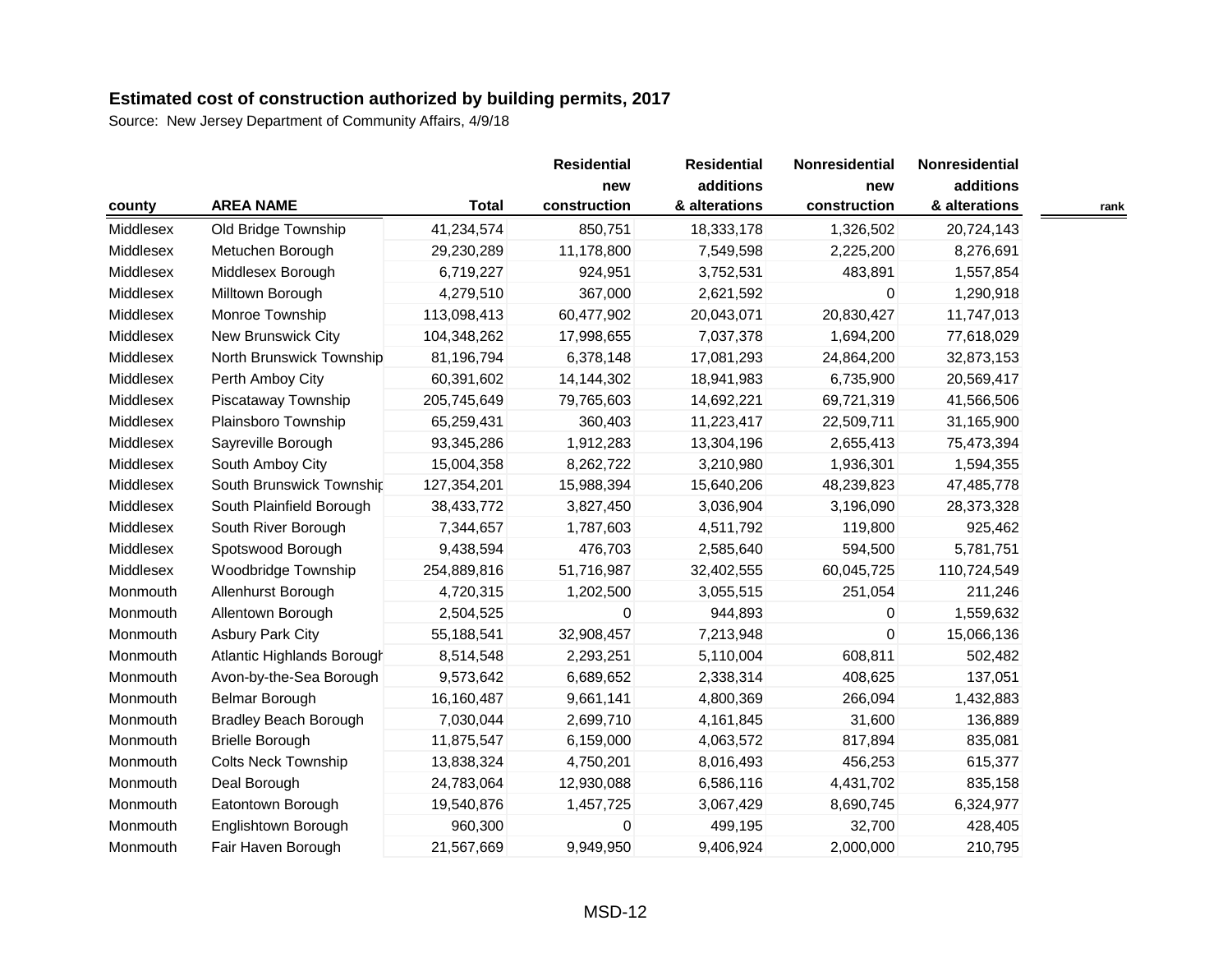|          |                             |              | <b>Residential</b><br>new | <b>Residential</b><br>additions | Nonresidential | Nonresidential |  |
|----------|-----------------------------|--------------|---------------------------|---------------------------------|----------------|----------------|--|
|          |                             |              |                           |                                 | new            | additions      |  |
| county   | <b>AREA NAME</b>            | <b>Total</b> | construction              | & alterations                   | construction   | & alterations  |  |
| Monmouth | Farmingdale Borough         | 2,729,610    | 616,467                   | 835,109                         | 26,959         | 1,251,075      |  |
| Monmouth | Freehold Borough            | 33,488,709   | 299,694                   | 2,365,379                       | 8,798,950      | 22,024,686     |  |
| Monmouth | Freehold Township           | 56,423,081   | 9,131,800                 | 19,166,041                      | 5,756,050      | 22,369,190     |  |
| Monmouth | Highlands Borough           | 8,547,940    | 3,776,739                 | 4,475,442                       | $\mathbf{0}$   | 295,759        |  |
| Monmouth | <b>Holmdel Township</b>     | 102,077,103  | 20,760,270                | 10,505,010                      | 165,471        | 70,646,352     |  |
| Monmouth | Howell Township             | 57,093,978   | 13,189,258                | 18,267,397                      | 9,147,717      | 16,489,606     |  |
| Monmouth | Interlaken Borough          | 1,069,833    | 22,800                    | 1,047,033                       | $\Omega$       | 0              |  |
| Monmouth | Keansburg Borough           | 6,891,236    | 1,048,900                 | 4,964,001                       | 575,000        | 303,335        |  |
| Monmouth | Keyport Borough             | 5,498,496    | 202,840                   | 4,366,042                       | 21,900         | 907,714        |  |
| Monmouth | Little Silver Borough       | 13,738,349   | 4,871,781                 | 7,663,526                       | 257,500        | 945,542        |  |
| Monmouth | Loch Arbour Village         | 2,276,102    | 1,333,000                 | 768,302                         | $\mathbf{0}$   | 174,800        |  |
| Monmouth | Long Branch City            | 57,565,498   | 34,889,519                | 15,089,952                      | 433,000        | 7,153,027      |  |
| Monmouth | Manalapan Township          | 51,090,790   | 5,021,379                 | 21,405,608                      | 17,677,098     | 6,986,705      |  |
| Monmouth | Manasquan Borough           | 25,377,741   | 11,377,751                | 6,425,426                       | 20,000         | 7,554,564      |  |
| Monmouth | Marlboro Township           | 50,328,924   | 8,714,741                 | 19,822,332                      | 5,685,074      | 16,106,777     |  |
| Monmouth | Matawan Borough             | 7,215,004    | 1,260,500                 | 3,095,531                       | 26,500         | 2,832,473      |  |
| Monmouth | Aberdeen Township           | 28,664,579   | 16,139,930                | 7,824,019                       | 2,126,303      | 2,574,327      |  |
| Monmouth | Middletown Township         | 103,574,342  | 51,787,771                | 36,484,533                      | 277,000        | 15,025,038     |  |
| Monmouth | Millstone Township          | 14,198,373   | 4,104,497                 | 5,366,499                       | 988,667        | 3,738,710      |  |
| Monmouth | Monmouth Beach Borough      | 19,663,310   | 11,924,938                | 6,027,167                       | 56,000         | 1,655,205      |  |
| Monmouth | Neptune Township            | 33,238,997   | 5,272,692                 | 15,076,628                      | 45,000         | 12,844,677     |  |
| Monmouth | Neptune City Borough        | 4,420,197    | 119,850                   | 2,235,909                       | 51,450         | 2,012,988      |  |
| Monmouth | <b>Tinton Falls Borough</b> | 12,121,888   | 0                         | 4,463,637                       | 3,500          | 7,654,751      |  |
| Monmouth | Ocean Township              | 44,930,222   | 11,228,250                | 15,496,521                      | 4,516,990      | 13,688,461     |  |
| Monmouth | Oceanport Borough           | 21,787,620   | 4,510,891                 | 9,579,939                       | 698,378        | 6,998,412      |  |
| Monmouth | Hazlet Township             | 14,153,940   | 400,051                   | 6,750,130                       | 896,422        | 6,107,337      |  |
| Monmouth | Red Bank Borough            | 42,157,106   | 6,836,901                 | 4,530,139                       | 633,294        | 30,156,772     |  |
| Monmouth | Roosevelt Borough           | 357,637      | $\mathbf 0$               | 325,062                         | 7,700          | 24,875         |  |
| Monmouth | Rumson Borough              | 28,661,228   | 17,328,300                | 10,930,763                      | $\mathbf 0$    | 402,165        |  |
| Monmouth | Sea Bright Borough          | 19,476,202   | 4,548,170                 | 1,449,667                       | 11,466,713     | 2,011,652      |  |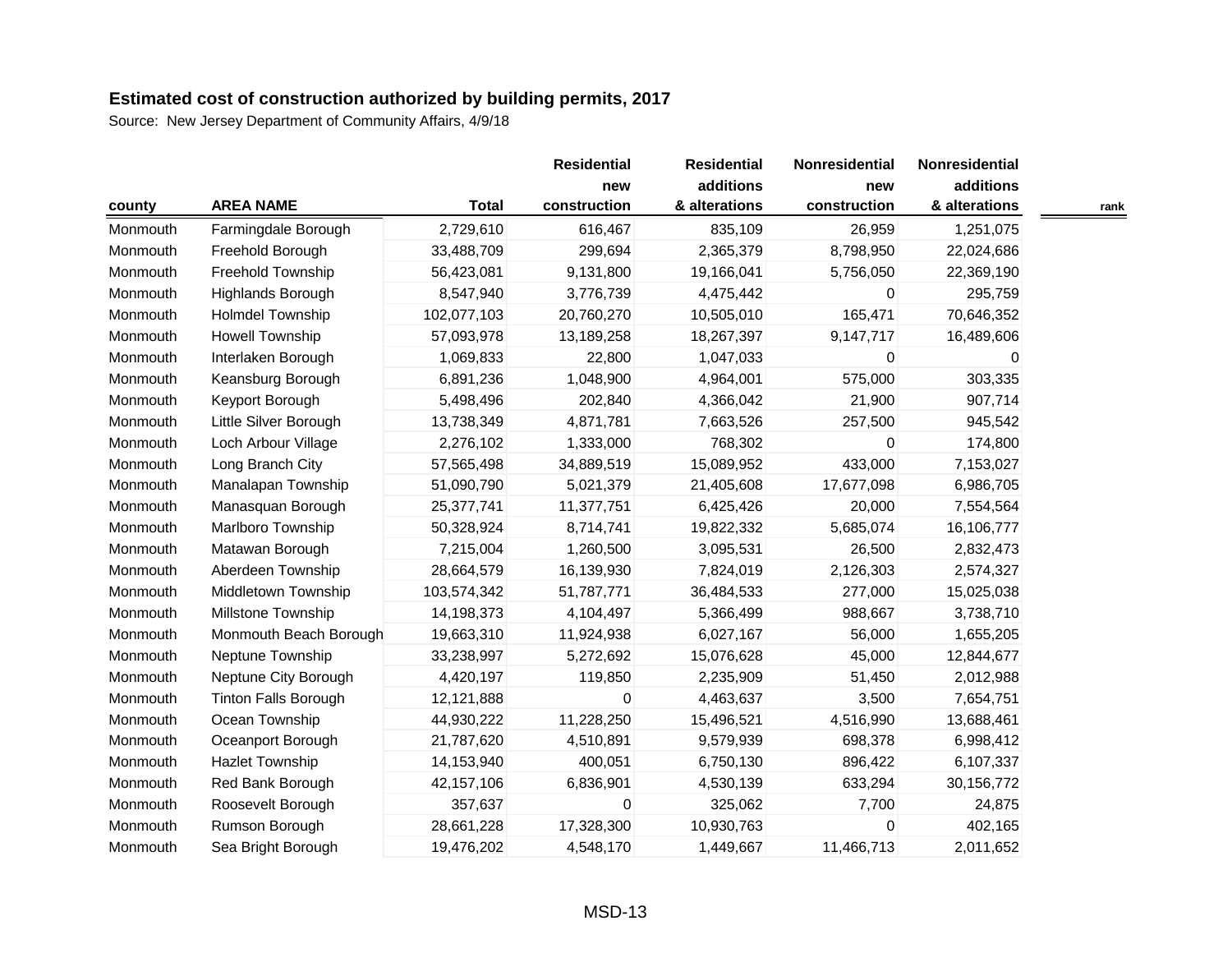| county   | <b>AREA NAME</b>               | <b>Total</b> | <b>Residential</b><br>new<br>construction | <b>Residential</b><br>additions<br>& alterations | Nonresidential<br>new<br>construction | Nonresidential<br>additions<br>& alterations | rank |
|----------|--------------------------------|--------------|-------------------------------------------|--------------------------------------------------|---------------------------------------|----------------------------------------------|------|
| Monmouth | Sea Girt Borough               | 25,870,375   | 17,895,233                                | 3,719,959                                        | 3,990,512                             | 264,671                                      |      |
| Monmouth | Shrewsbury Borough             | 14,296,893   | 416,400                                   | 3,095,017                                        | 6,265,900                             | 4,519,576                                    |      |
| Monmouth | Shrewsbury Township            | 386,838      | 0                                         | 380,338                                          | 4,000                                 | 2,500                                        |      |
| Monmouth | Lake Como Borough              | 1,775,676    | 218,751                                   | 1,534,150                                        | $\Omega$                              | 22,775                                       |      |
| Monmouth | Spring Lake Borough            | 30,156,868   | 16,265,497                                | 11,808,613                                       | 1,281,664                             | 801,094                                      |      |
| Monmouth | Spring Lake Heights Boro       | 6,637,453    | 1,682,950                                 | 3,689,130                                        | 82,150                                | 1,183,223                                    |      |
| Monmouth | Union Beach Borough            | 12,832,637   | 5,210,160                                 | 3,800,487                                        | $\Omega$                              | 3,821,990                                    |      |
| Monmouth | <b>Upper Freehold Township</b> | 15,300,798   | 9,146,683                                 | 3,570,848                                        | 1,494,154                             | 1,089,113                                    |      |
| Monmouth | <b>Wall Township</b>           | 52,688,082   | 12,583,669                                | 12,329,742                                       | 8,463,610                             | 19,311,061                                   |      |
| Monmouth | West Long Branch Boroug        | 16,847,079   | 2,094,028                                 | 4,596,679                                        | 5,796,918                             | 4,359,454                                    |      |
| Morris   | <b>Boonton Town</b>            | 27,500,097   | 23,241,500                                | 2,896,254                                        | 11,000                                | 1,351,343                                    |      |
| Morris   | Boonton Township               | 6,448,585    | 2,818,400                                 | 2,951,804                                        | 3,100                                 | 675,281                                      |      |
| Morris   | <b>Butler Borough</b>          | 6,728,691    | 721,900                                   | 1,882,190                                        | 607,000                               | 3,517,601                                    |      |
| Morris   | Chatham Borough                | 29,513,103   | 8,026,425                                 | 13,886,699                                       | 976,400                               | 6,623,579                                    |      |
| Morris   | Chatham Township               | 42,646,716   | 14,994,087                                | 13,647,097                                       | 6,511,969                             | 7,493,563                                    |      |
| Morris   | Chester Borough                | 2,230,108    | 522,000                                   | 662,789                                          | 158,000                               | 887,319                                      |      |
| Morris   | <b>Chester Township</b>        | 18,573,225   | 279,501                                   | 6,717,380                                        | 8,880,307                             | 2,696,037                                    |      |
| Morris   | Denville Township              | 22,955,892   | 3,443,786                                 | 10,737,870                                       | 9,000                                 | 8,765,236                                    |      |
| Morris   | Dover Town                     | 12,723,010   | 372,807                                   | 6,763,827                                        | 137,501                               | 5,448,875                                    |      |
| Morris   | East Hanover Township          | 27,082,627   | 1,480,500                                 | 5,463,078                                        | 2,672,565                             | 17,466,484                                   |      |
| Morris   | Florham Park Borough           | 48,659,265   | 6,258,001                                 | 8,872,771                                        | 1,113,300                             | 32,415,193                                   |      |
| Morris   | Hanover Township               | 51,260,816   | 7,139,300                                 | 7,193,548                                        | 17,966,452                            | 18,961,516                                   |      |
| Morris   | <b>Harding Township</b>        | 17,968,405   | 8,277,500                                 | 9,179,755                                        | 384,300                               | 126,850                                      |      |
| Morris   | Jefferson Township             | 20,405,238   | 1,988,655                                 | 8,136,208                                        | 521,669                               | 9,758,706                                    |      |
| Morris   | Kinnelon Borough               | 9,517,505    | 1,202,800                                 | 6,600,290                                        | 193,500                               | 1,520,915                                    |      |
| Morris   | Lincoln Park Borough           | 4,848,117    | 541,603                                   | 2,583,066                                        | $\Omega$                              | 1,723,448                                    |      |
| Morris   | Madison Borough                | 84,775,836   | 9,989,435                                 | 18,746,437                                       | 11,866,495                            | 44,173,469                                   |      |
| Morris   | Mendham Borough                | 11,589,829   | 2,156,016                                 | 5,276,334                                        | 376,920                               | 3,780,559                                    |      |
| Morris   | Mendham Township               | 6,891,512    | 43,751                                    | 6,801,256                                        | $\Omega$                              | 46,505                                       |      |
| Morris   | Mine Hill Township             | 3,007,077    | 3,500                                     | 2,880,873                                        | 20,000                                | 102,704                                      |      |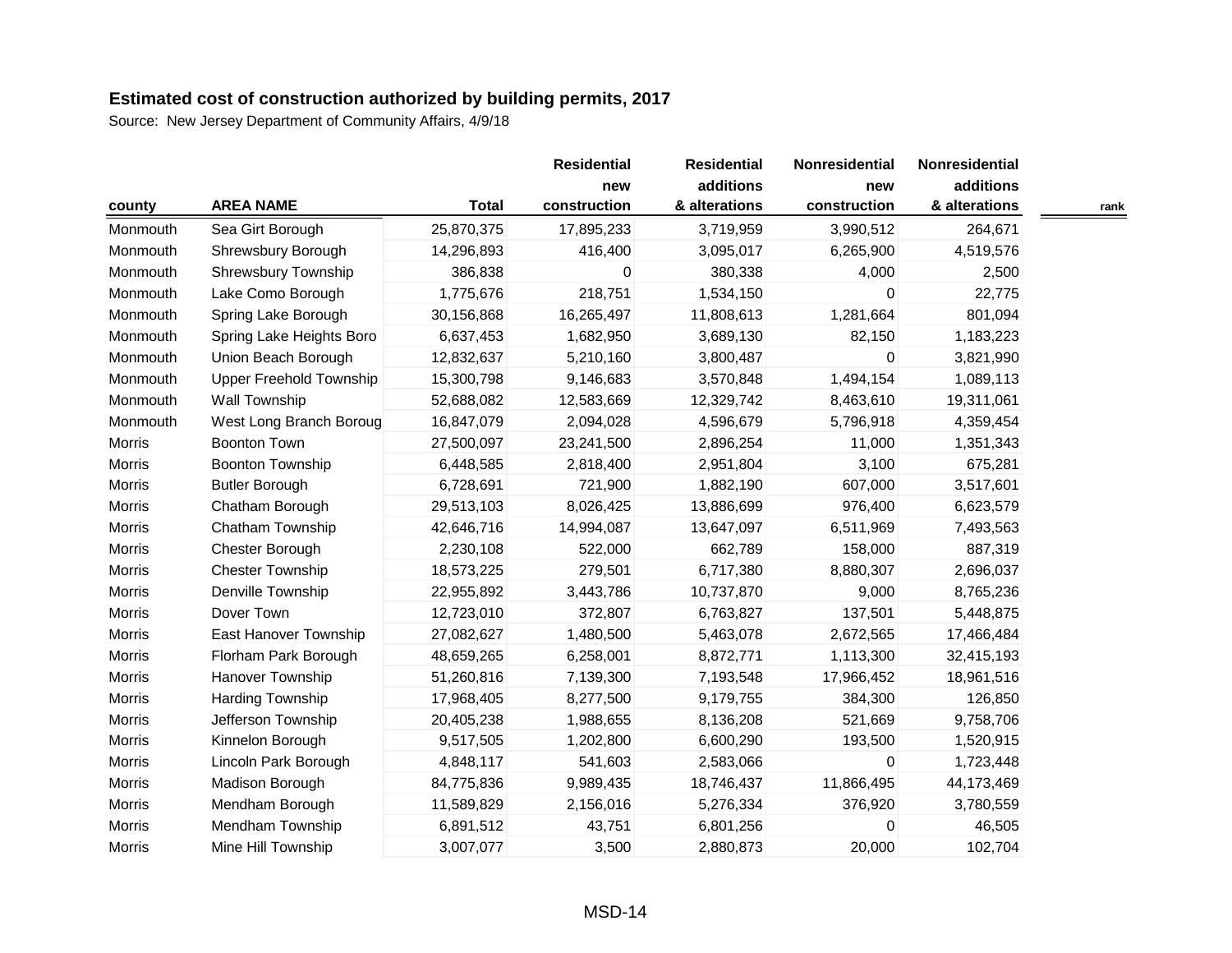|        |                           |               | <b>Residential</b>  | <b>Residential</b><br>additions | Nonresidential      | Nonresidential<br>additions |      |
|--------|---------------------------|---------------|---------------------|---------------------------------|---------------------|-----------------------------|------|
| county | <b>AREA NAME</b>          | <b>Total</b>  | new<br>construction | & alterations                   | new<br>construction | & alterations               | rank |
| Morris | Montville Township        | 27,375,443    | 3,146,500           | 10,000,795                      | 5,103,277           | 9,124,871                   |      |
| Morris | Morris Township           | 70,111,574    | 11,086,450          | 16,955,813                      | 8,284,105           | 33,785,206                  |      |
| Morris | Morris Plains Borough     | 8,432,476     | 1,025,000           | 5,485,728                       | 0                   | 1,921,748                   |      |
| Morris | Morristown Town           | 54,512,539    | 3,375,854           | 17,425,194                      | 9,426,701           | 24,284,790                  |      |
| Morris | Mountain Lakes Borough    | 9,466,495     | 2,752,814           | 4,350,051                       | 0                   | 2,363,630                   |      |
| Morris | Mount Arlington Borough   | 10,392,301    | 6,378,998           | 2,199,527                       | 16,660              | 1,797,116                   |      |
| Morris | Mount Olive Township      | 41,233,620    | 13,984,222          | 9,072,270                       | 5,948,234           | 12,228,894                  |      |
| Morris | Netcong Borough           | 1,354,003     | $\pmb{0}$           | 842,735                         | $\mathbf 0$         | 511,268                     |      |
| Morris | Parsippany-Troy Hills Twp | 125,034,169   | 58,497,999          | 19,276,633                      | 8,134,341           | 39,125,196                  |      |
| Morris | Long Hill Township        | 8,838,088     | 1,072,655           | 6,180,778                       | 190,985             | 1,393,670                   |      |
| Morris | Pequannock Township       | 23,359,085    | 3,231,418           | 12,576,246                      | 419,461             | 7,131,960                   |      |
| Morris | Randolph Township         | 30,810,307    | 10,871,021          | 10,338,138                      | 492,900             | 9,108,248                   |      |
| Morris | Riverdale Borough         | 3,643,948     | 299,500             | 929,896                         | 50,000              | 2,364,552                   |      |
| Morris | Rockaway Borough          | 6,759,147     | 0                   | 2,618,154                       | 2,132,211           | 2,008,782                   |      |
| Morris | Rockaway Township         | 41,216,198    | 5,506,950           | 19,767,863                      | 1,803,484           | 14,137,901                  |      |
| Morris | Roxbury Township          | 17,040,064    | 802,635             | 8,954,443                       | 289,850             | 6,993,136                   |      |
| Morris | Victory Gardens Borough   | 369,006       | 0                   | 369,006                         | $\Omega$            | 0                           |      |
| Morris | Washington Township       | 13,145,819    | 207,320             | 12,108,181                      | 349,500             | 480,818                     |      |
| Morris | Wharton Borough           | 6,339,250     | 20,000              | 2,049,534                       | $\Omega$            | 4,269,716                   |      |
| Ocean  | Barnegat Light Borough    | 7,348,483     | 4,458,796           | 2,175,792                       | 394,000             | 319,895                     |      |
| Ocean  | Bay Head Borough          | 11,623,903    | 3,782,800           | 6,221,253                       | 1,200,000           | 419,850                     |      |
| Ocean  | Beach Haven Borough       | 15,942,692    | 11,143,334          | 3,086,634                       | 447,950             | 1,264,774                   |      |
| Ocean  | Beachwood Borough         | 4,927,290     | 1,222,251           | 3,154,718                       | 266,490             | 283,831                     |      |
| Ocean  | <b>Berkeley Township</b>  | 47,471,845    | 19,545,516          | 24,533,509                      | 1,192,650           | 2,200,170                   |      |
| Ocean  | <b>Brick Township</b>     | 79,568,148    | 31,933,154          | 30,200,813                      | 1,719,909           | 15,714,272                  |      |
| Ocean  | Toms River Township       | 156, 145, 741 | 65,472,862          | 47,241,917                      | 10,830,689          | 32,600,273                  |      |
| Ocean  | Eagleswood Township       | 1,178,974     | 215,284             | 541,299                         | 102,140             | 320,251                     |      |
| Ocean  | Harvey Cedars Borough     | 15,713,146    | 12,045,333          | 3,229,908                       | $\mathbf 0$         | 437,905                     |      |
| Ocean  | Island Heights Borough    | 3,444,782     | 464,900             | 1,159,231                       | 62,000              | 1,758,651                   |      |
| Ocean  | Jackson Township          | 47,118,506    | 16,564,211          | 19,159,452                      | 5,931,047           | 5,463,796                   |      |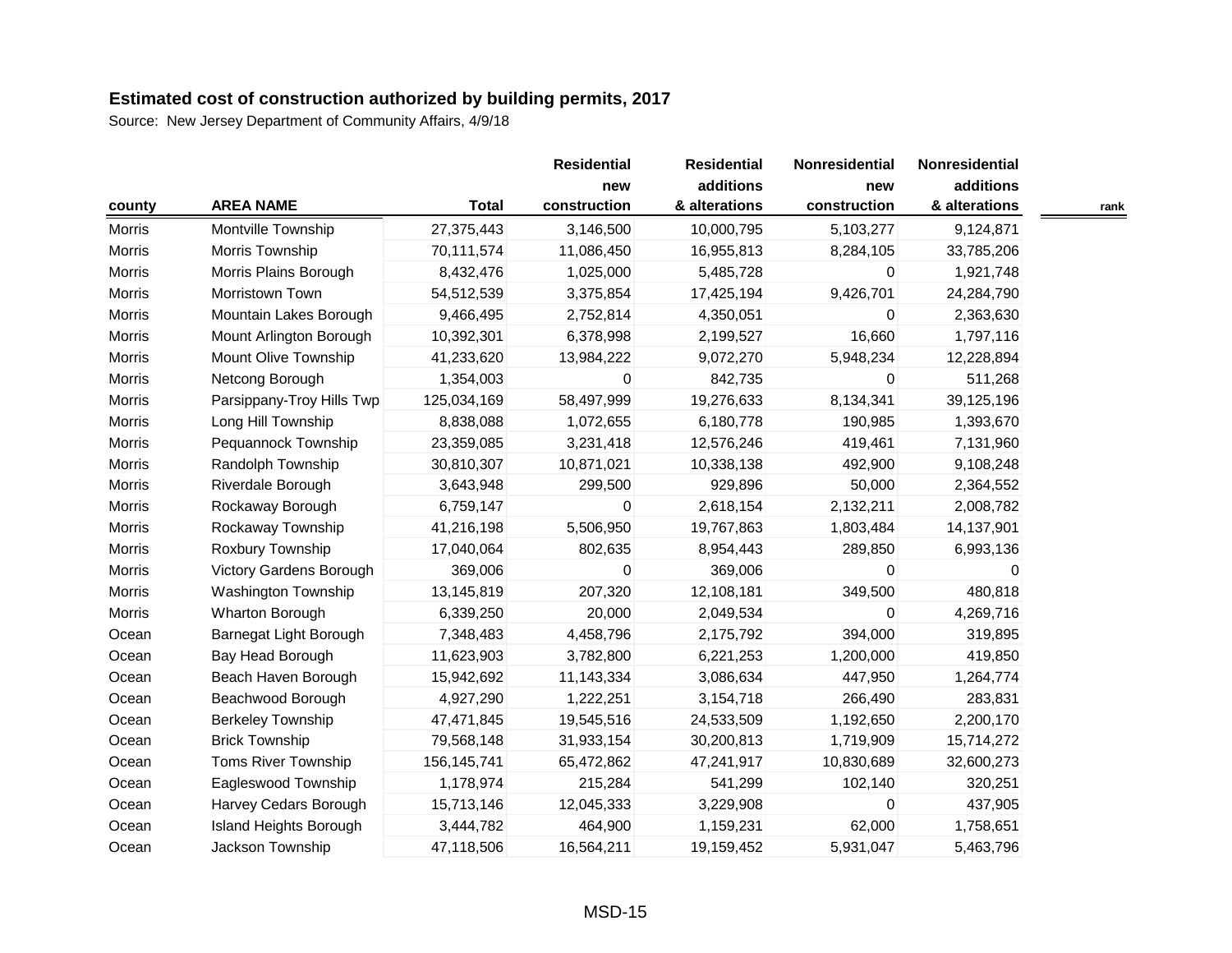| county  |                             |              | <b>Residential</b><br>new | <b>Residential</b><br>additions | Nonresidential<br>new | Nonresidential<br>additions |      |
|---------|-----------------------------|--------------|---------------------------|---------------------------------|-----------------------|-----------------------------|------|
|         | <b>AREA NAME</b>            | <b>Total</b> | construction              | & alterations                   | construction          | & alterations               | rank |
| Ocean   | Lacey Township              | 39,737,715   | 24,740,087                | 10,285,051                      | 1,327,056             | 3,385,521                   |      |
| Ocean   | Lakehurst Borough           | 1,504,556    | 0                         | 540,653                         | 0                     | 963,903                     |      |
| Ocean   | Lakewood Township           | 200,345,562  | 136,673,297               | 19,772,558                      | 16,857,483            | 27,042,224                  |      |
| Ocean   | Lavallette Borough          | 16,439,536   | 11,528,436                | 3,572,011                       | 154,951               | 1,184,138                   |      |
| Ocean   | Little Egg Harbor Township  | 45,056,976   | 20,714,183                | 15,349,748                      | 513,150               | 8,479,895                   |      |
| Ocean   | Long Beach Township         | 105,702,049  | 70,370,121                | 33,521,978                      | 1,614,500             | 195,450                     |      |
| Ocean   | <b>Manchester Township</b>  | 30,916,894   | 12,215,129                | 17,062,380                      | 25,001                | 1,614,384                   |      |
| Ocean   | Mantoloking Borough         | 25,485,124   | 18,536,859                | 2,160,772                       | 4,362,845             | 424,648                     |      |
| Ocean   | Ocean Township              | 14,404,325   | 6,298,655                 | 5,781,404                       | 1,682,180             | 642,086                     |      |
| Ocean   | Ocean Gate Borough          | 1,234,468    | 210,860                   | 954,249                         | 22,659                | 46,700                      |      |
| Ocean   | Pine Beach Borough          | 1,549,843    | 589,250                   | 960,593                         | $\Omega$              | $\Omega$                    |      |
| Ocean   | <b>Plumsted Township</b>    | 6,934,902    | 741,935                   | 2,489,323                       | 2,840,485             | 863,159                     |      |
| Ocean   | Point Pleasant Borough      | 24,580,405   | 10,190,018                | 10,507,353                      | 229,750               | 3,653,284                   |      |
| Ocean   | Point Pleasant Beach Borc   | 10,549,590   | 1,443,166                 | 6,638,005                       | 0                     | 2,468,419                   |      |
| Ocean   | Seaside Heights Borough     | 13,171,289   | 9,696,000                 | 2,458,364                       | $\mathbf 0$           | 1,016,925                   |      |
| Ocean   | Seaside Park Borough        | 8,515,851    | 4, 157, 574               | 3,752,415                       | 237,790               | 368,072                     |      |
| Ocean   | Ship Bottom Borough         | 23,209,134   | 5,852,522                 | 4,019,902                       | 12,345,000            | 991,710                     |      |
| Ocean   | South Toms River Borough    | 2,481,421    | 0                         | 850,282                         | 1,367,180             | 263,959                     |      |
| Ocean   | <b>Stafford Township</b>    | 66,160,843   | 34,543,107                | 16,148,156                      | 861,855               | 14,607,725                  |      |
| Ocean   | Surf City Borough           | 16,068,306   | 11,919,738                | 3,620,298                       | 0                     | 528,270                     |      |
| Ocean   | <b>Tuckerton Borough</b>    | 8,932,205    | 1,598,438                 | 7,327,057                       | 210                   | 6,500                       |      |
| Ocean   | <b>Barnegat Township</b>    | 64,436,584   | 33,211,183                | 19,746,118                      | 9,368,057             | 2,111,226                   |      |
| Passaic | <b>Bloomingdale Borough</b> | 4,270,881    | 756,500                   | 3,022,696                       | 340,600               | 151,085                     |      |
| Passaic | <b>Clifton City</b>         | 85,609,158   | 2,782,126                 | 24,483,931                      | 14,496,405            | 43,846,696                  |      |
| Passaic | Haledon Borough             | 1,660,804    | 163,000                   | 1,374,545                       | $\Omega$              | 123,259                     |      |
| Passaic | Hawthorne Borough           | 19,843,990   | 8,456,800                 | 7,831,113                       | 2,264,507             | 1,291,570                   |      |
| Passaic | Little Falls Township       | 37,862,824   | 5,994,321                 | 4,242,783                       | 645,550               | 26,980,170                  |      |
| Passaic | North Haledon Borough       | 16,655,021   | 6,168,300                 | 4,037,226                       | 10,000                | 6,439,495                   |      |
| Passaic | Passaic City                | 63,914,820   | 676,000                   | 19,779,885                      | 29,655,438            | 13,803,497                  |      |
| Passaic | Paterson City               | 67,183,803   | 3,064,817                 | 22,602,334                      | 1,007,602             | 40,509,050                  |      |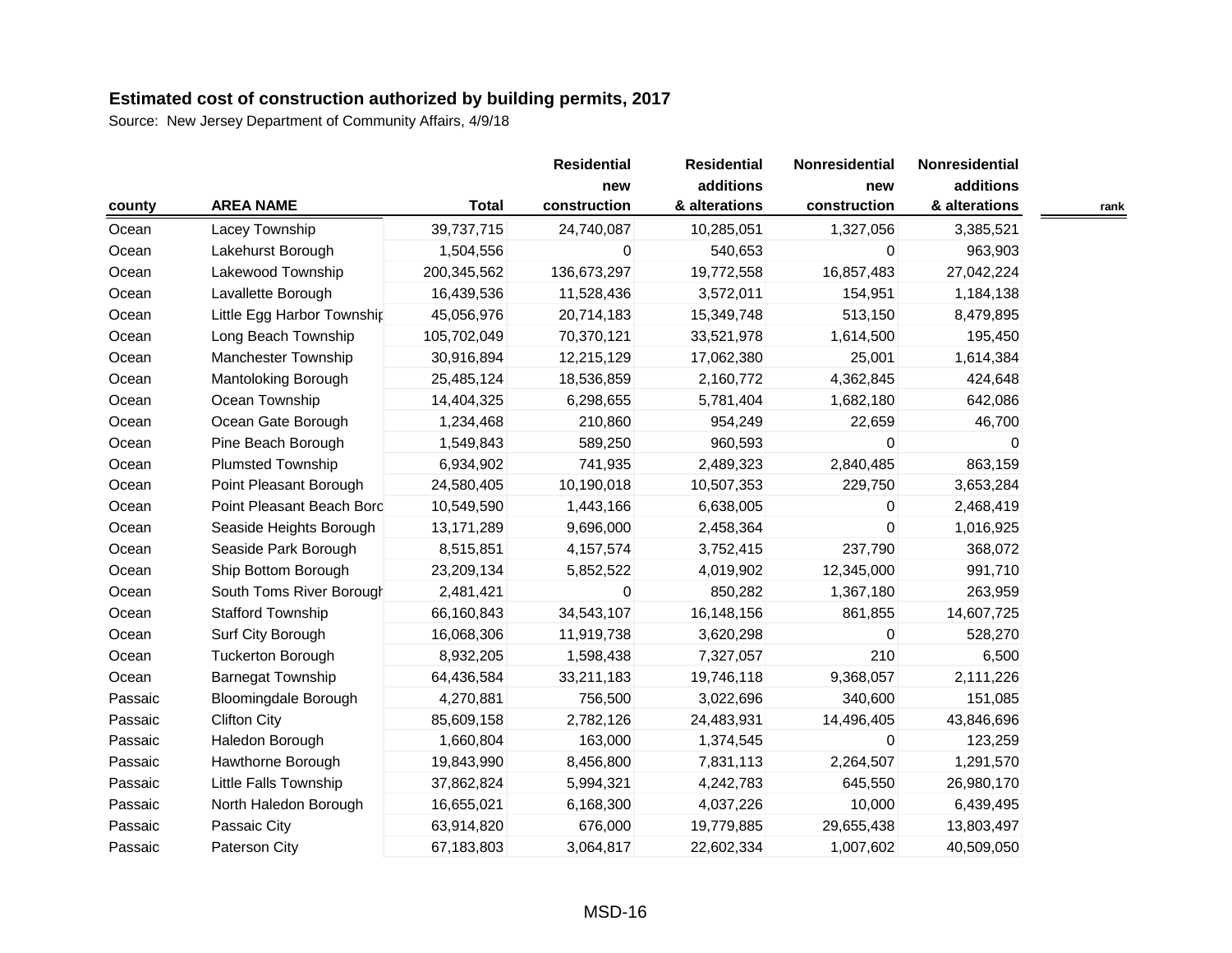|          |                               |              | <b>Residential</b><br>new | <b>Residential</b><br>additions | Nonresidential<br>new | Nonresidential<br>additions |      |
|----------|-------------------------------|--------------|---------------------------|---------------------------------|-----------------------|-----------------------------|------|
| county   | <b>AREA NAME</b>              | <b>Total</b> | construction              | & alterations                   | construction          | & alterations               | rank |
| Passaic  | Pompton Lakes Borough         | 5,184,152    | 5,800                     | 4,051,364                       | $\mathbf 0$           | 1,126,988                   |      |
| Passaic  | Prospect Park Borough         | 891,752      | 45,000                    | 775,614                         | 0                     | 71,138                      |      |
| Passaic  | Ringwood Borough              | 5,712,236    | 154,700                   | 4,005,134                       | 11,993                | 1,540,409                   |      |
| Passaic  | Totowa Borough                | 38,714,414   | 1,751,850                 | 4,323,266                       | 16,423,475            | 16,215,823                  |      |
| Passaic  | Wanaque Borough               | 7,806,531    | 3,345,730                 | 2,926,620                       | 0                     | 1,534,181                   |      |
| Passaic  | Wayne Township                | 147,881,427  | 32,321,528                | 22,074,018                      | 42,955,001            | 50,530,880                  |      |
| Passaic  | <b>West Milford Township</b>  | 37,772,768   | 2,191,800                 | 13,308,093                      | 4,917,590             | 17,355,285                  |      |
| Passaic  | Woodland Park Borough         | 12,879,838   | 574,000                   | 2,499,520                       | 358,272               | 9,448,046                   |      |
| Salem    | Alloway Township              | 3,528,857    | 1,316,250                 | 850,051                         | 264,816               | 1,097,740                   |      |
| Salem    | Elmer Borough                 | 997,305      | 143,528                   | 176,616                         | 23,515                | 653,646                     |      |
| Salem    | Elsinboro Township            | 607,700      | 0                         | 99,904                          | 52,000                | 455,796                     |      |
| Salem    | Lower Alloways Creek Twr      | 1,359,765    | 642,384                   | 269,263                         | 421,043               | 27,075                      |      |
| Salem    | <b>Mannington Township</b>    | 1,308,854    | 368,780                   | 487,432                         | 85,750                | 366,892                     |      |
| Salem    | Oldmans Township              | 27,177,928   | 533,400                   | 604,523                         | 21,750,037            | 4,289,968                   |      |
| Salem    | Penns Grove Borough           | 6,800,903    | 1,800                     | 919,822                         | 800                   | 5,878,481                   |      |
| Salem    | Pennsville Township           | 51,335,172   | 11,200                    | 6,441,143                       | 536,623               | 44,346,206                  |      |
| Salem    | Pilesgrove Township           | 4,655,043    | 1,079,500                 | 1,607,831                       | 172,200               | 1,795,512                   |      |
| Salem    | Pittsgrove Township           | 6,710,618    | 1,185,360                 | 653,383                         | 1,695,405             | 3,176,470                   |      |
| Salem    | Quinton Township              | 1,712,354    | 42,364                    | 1,054,809                       | 230,727               | 384,454                     |      |
| Salem    | Salem City                    | 1,165,658    | 0                         | 623,077                         | 12,685                | 529,896                     |      |
| Salem    | <b>Carneys Point Township</b> | 24,880,730   | 1,374,331                 | 2,988,744                       | 50,000                | 20,467,655                  |      |
| Salem    | Upper Pittsgrove Township     | 4,051,383    | 1,424,011                 | 445,689                         | 683,180               | 1,498,503                   |      |
| Salem    | Woodstown Borough             | 1,807,352    | 21,000                    | 1,613,204                       | 29,000                | 144,148                     |      |
| Somerset | <b>Bedminster Township</b>    | 41,253,981   | 1,581,901                 | 6,167,437                       | 6,933,050             | 26,571,593                  |      |
| Somerset | <b>Bernards Township</b>      | 108,899,797  | 4,694,350                 | 20,431,378                      | 3,003,854             | 80,770,215                  |      |
| Somerset | Bernardsville Borough         | 31,092,247   | 9,759,711                 | 11,776,853                      | 398,648               | 9,157,035                   |      |
| Somerset | Bound Brook Borough           | 6,457,305    | 0                         | 4,803,305                       | 0                     | 1,654,000                   |      |
| Somerset | <b>Branchburg Township</b>    | 40,618,462   | 6,304,450                 | 8,096,307                       | 3,730,018             | 22,487,687                  |      |
| Somerset | <b>Bridgewater Township</b>   | 198,026,944  | 5,459,042                 | 22,470,786                      | 73,908,067            | 96,189,049                  |      |
| Somerset | Far Hills Borough             | 2,321,363    | 677,200                   | 1,267,963                       | 0                     | 376,200                     |      |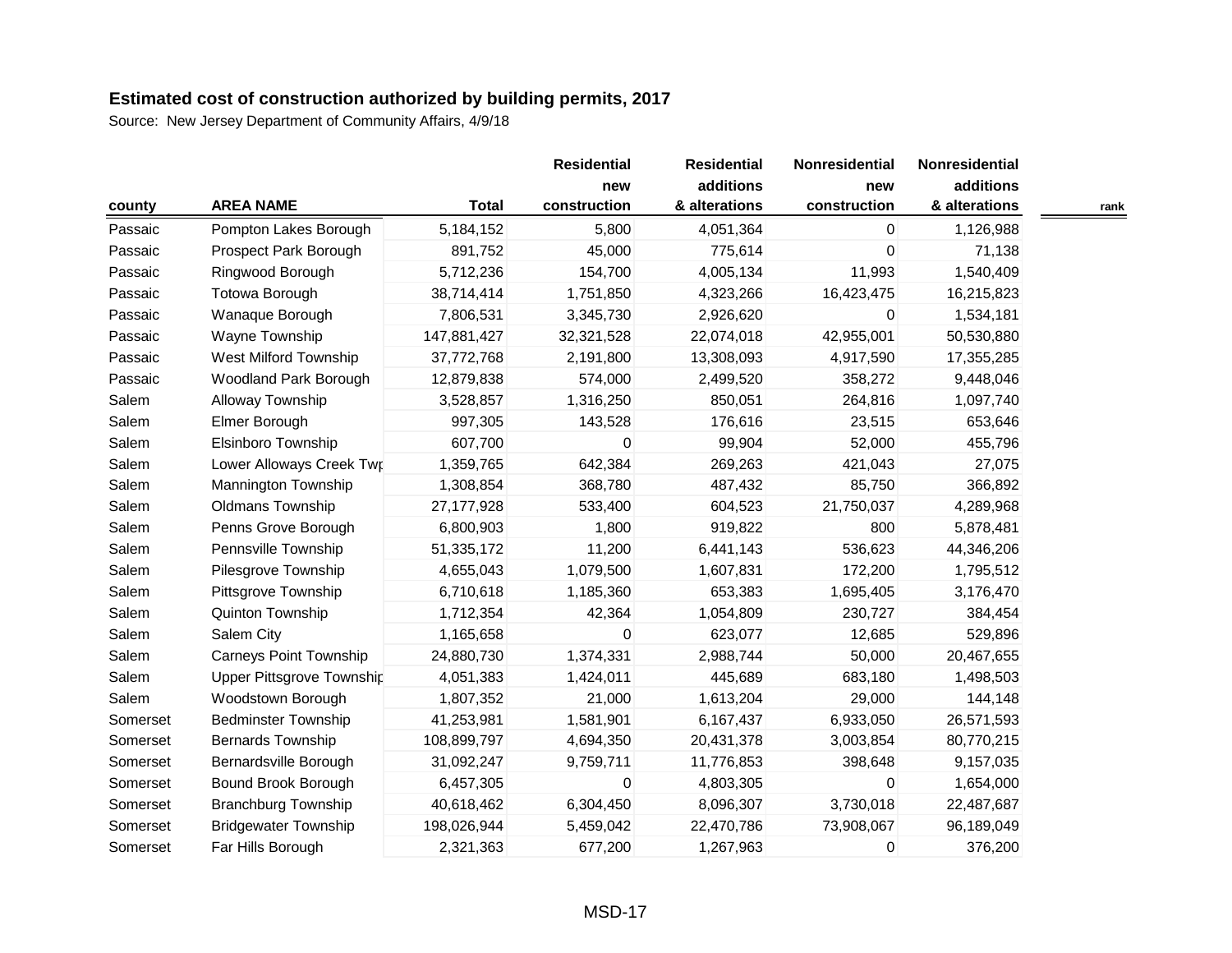|               |                            |              | <b>Residential</b><br>new | <b>Residential</b><br>additions | Nonresidential<br>new | Nonresidential<br>additions |      |
|---------------|----------------------------|--------------|---------------------------|---------------------------------|-----------------------|-----------------------------|------|
| county        | <b>AREA NAME</b>           | <b>Total</b> | construction              | & alterations                   | construction          | & alterations               | rank |
| Somerset      | Franklin Township          | 94,446,787   | 10,059,340                | 24,272,704                      | 6,812,205             | 53,302,538                  |      |
| Somerset      | Green Brook Township       | 4,542,006    | 0                         | 3,934,074                       | 0                     | 607,932                     |      |
| Somerset      | Hillsborough Township      | 53,575,736   | 23,926,302                | 21,518,871                      | 2,182,735             | 5,947,828                   |      |
| Somerset      | Manville Borough           | 5,653,376    | 18,000                    | 5,222,174                       | 0                     | 413,202                     |      |
| Somerset      | Millstone Borough          | 513,686      | 3,200                     | 394,911                         | $\Omega$              | 115,575                     |      |
| Somerset      | Montgomery Township        | 56,532,783   | 22,314,814                | 12,126,102                      | 71,805                | 22,020,062                  |      |
| Somerset      | North Plainfield Borough   | 16,428,149   | 2,524,200                 | 5,210,157                       | 3,279,036             | 5,414,756                   |      |
| Somerset      | Peapack and Gladstone Bo   | 11,736,009   | 786,850                   | 2,253,412                       | $\mathbf 0$           | 8,695,747                   |      |
| Somerset      | Raritan Borough            | 14,434,373   | 593,900                   | 5,494,395                       | 1,124,000             | 7,222,078                   |      |
| Somerset      | Rocky Hill Borough         | 1,354,667    | 2,500                     | 756,674                         | 41,000                | 554,493                     |      |
| Somerset      | Somerville Borough         | 23,436,867   | 5,186,295                 | 4,656,764                       | 573,800               | 13,020,008                  |      |
| Somerset      | South Bound Brook Boro     | 2,224,240    | 496,300                   | 1,102,340                       | 59,000                | 566,600                     |      |
| Somerset      | Warren Township            | 36,045,381   | 12,696,465                | 13,728,056                      | 1,147,800             | 8,473,060                   |      |
| Somerset      | Watchung Borough           | 10,239,477   | 1,493,900                 | 4,747,326                       | 179,695               | 3,818,556                   |      |
| Sussex        | Andover Borough            | 218,074      | 0                         | 144,950                         | 32,125                | 40,999                      |      |
| Sussex        | Andover Township           | 3,739,664    | 23,450                    | 2,170,623                       | 125,290               | 1,420,301                   |      |
| Sussex        | <b>Branchville Borough</b> | 1,317,226    | 0                         | 722,196                         | $\mathbf 0$           | 595,030                     |      |
| Sussex        | <b>Byram Township</b>      | 5,782,516    | 804,000                   | 2,934,151                       | 66,501                | 1,977,864                   |      |
| Sussex        | Frankford Township         | 6,861,994    | 1,418,400                 | 3,160,511                       | 135,519               | 2,147,564                   |      |
| Sussex        | Franklin Borough           | 4,016,209    | 16,001                    | 1,956,053                       | 120,663               | 1,923,492                   |      |
| Sussex        | Fredon Township            | 1,822,096    | 0                         | 1,198,946                       | 113,495               | 509,655                     |      |
| <b>Sussex</b> | Green Township             | 5,846,457    | 625,301                   | 1,377,293                       | 3,704,939             | 138,924                     |      |
| <b>Sussex</b> | Hamburg Borough            | 2,002,132    | 1,018,255                 | 739,638                         | 14,361                | 229,878                     |      |
| Sussex        | Hampton Township           | 4,093,827    | 871,900                   | 2,053,652                       | 291,007               | 877,268                     |      |
| Sussex        | Hardyston Township         | 9,225,414    | 503,377                   | 4,419,575                       | 51,826                | 4,250,636                   |      |
| Sussex        | Hopatcong Borough          | 17,624,514   | 4,173,174                 | 9,142,904                       | 1,433,644             | 2,874,792                   |      |
| Sussex        | Lafayette Township         | 2,174,901    | 0                         | 856,309                         | 118,050               | 1,200,542                   |      |
| <b>Sussex</b> | Montague Township          | 1,570,005    | $\mathbf 0$               | 1,289,009                       | $\Omega$              | 280,996                     |      |
| Sussex        | Newton Town                | 7,499,172    | 666,289                   | 2,300,909                       | 1,491,243             | 3,040,731                   |      |
| <b>Sussex</b> | Ogdensburg Borough         | 861,916      | 0                         | 736,897                         | 4,250                 | 120,769                     |      |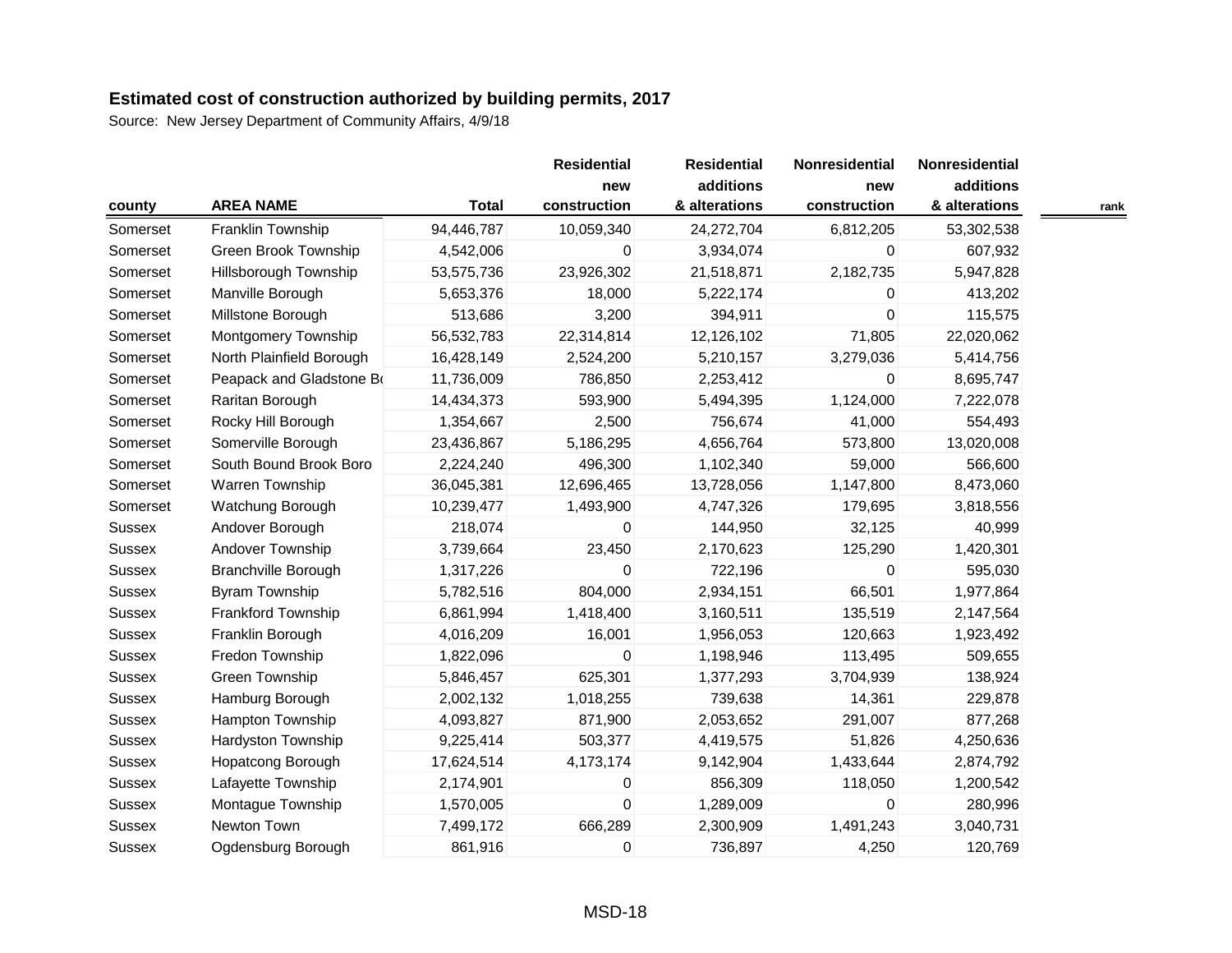| county        | <b>AREA NAME</b>           | <b>Total</b> | <b>Residential</b><br>new<br>construction | <b>Residential</b><br>additions<br>& alterations | Nonresidential<br>new<br>construction | Nonresidential<br>additions<br>& alterations | rank |
|---------------|----------------------------|--------------|-------------------------------------------|--------------------------------------------------|---------------------------------------|----------------------------------------------|------|
| Sussex        | Sandyston Township         | 1,093,921    | 10,000                                    | 954,871                                          | 20,000                                | 109,050                                      |      |
| Sussex        | Sparta Township            | 26,921,539   | 2,902,076                                 | 14,446,158                                       | 1,102,500                             | 8,470,805                                    |      |
| <b>Sussex</b> | Stanhope Borough           | 2,384,573    | 0                                         | 2,382,853                                        | 0                                     | 1,720                                        |      |
| <b>Sussex</b> | <b>Stillwater Township</b> | 3,035,614    | 179,500                                   | 1,558,506                                        | 239,400                               | 1,058,208                                    |      |
| Sussex        | Sussex Borough             | 706,951      | $\overline{0}$                            | 327,072                                          | 7,300                                 | 372,579                                      |      |
| Sussex        | Vernon Township            | 13,383,606   | 575,075                                   | 8,361,491                                        | 2,536,037                             | 1,911,003                                    |      |
| <b>Sussex</b> | <b>Walpack Township</b>    | 2,001        | 0                                         | 0                                                | $\Omega$                              | 2,001                                        |      |
| Sussex        | Wantage Township           | 6,914,478    | 1,797,731                                 | 3,349,012                                        | 746,685                               | 1,021,050                                    |      |
| Union         | Berkeley Heights Townshir  | 23,590,008   | 2,285,800                                 | 13,875,295                                       | 0                                     | 7,428,913                                    |      |
| Union         | <b>Clark Township</b>      | 27,329,391   | 2,942,100                                 | 9,639,952                                        | 1,200,000                             | 13,547,339                                   |      |
| Union         | Cranford Township          | 29,590,447   | 2,599,074                                 | 18,651,597                                       | 13,287                                | 8,326,489                                    |      |
| Union         | <b>Elizabeth City</b>      | 101,740,033  | 20,560,612                                | 14,116,892                                       | 38,074,199                            | 28,988,330                                   |      |
| Union         | Fanwood Borough            | 9,889,524    | 1,396,300                                 | 6,143,154                                        | 10,000                                | 2,340,070                                    |      |
| Union         | Garwood Borough            | 5,084,295    | 249,200                                   | 3,040,017                                        | 109,804                               | 1,685,274                                    |      |
| Union         | Hillside Township          | 7,682,076    | 722,101                                   | 4,831,889                                        | 116,320                               | 2,011,766                                    |      |
| Union         | Kenilworth Borough         | 11,859,157   | 1,008,820                                 | 3,554,734                                        | 2,800,000                             | 4,495,603                                    |      |
| Union         | <b>Linden City</b>         | 50,704,133   | 5,237,479                                 | 11,561,565                                       | 5,541,804                             | 28,363,285                                   |      |
| Union         | Mountainside Borough       | 40,695,689   | 9,761,150                                 | 10,505,789                                       | 16,857,862                            | 3,570,888                                    |      |
| Union         | New Providence Borough     | 94,386,002   | 51,803,300                                | 21,204,615                                       | 2,768,929                             | 18,609,158                                   |      |
| Union         | <b>Plainfield City</b>     | 42,480,163   | 17,729,827                                | 22,373,018                                       | 165,100                               | 2,212,218                                    |      |
| Union         | <b>Rahway City</b>         | 32,312,888   | 7,442,175                                 | 5,641,419                                        | 603,000                               | 18,626,294                                   |      |
| Union         | Roselle Borough            | 17,969,172   | 0                                         | 6,147,598                                        | 4,130,000                             | 7,691,574                                    |      |
| Union         | Roselle Park Borough       | 8,369,241    | 0                                         | 4,048,868                                        | 3,500                                 | 4,316,873                                    |      |
| Union         | Scotch Plains Township     | 42,486,674   | 6,614,400                                 | 18,785,563                                       | 11,369,400                            | 5,717,311                                    |      |
| Union         | Springfield Township       | 27,539,087   | 1,524,200                                 | 7,271,524                                        | 4,756,262                             | 13,987,101                                   |      |
| Union         | <b>Summit City</b>         | 108,953,017  | 15,442,276                                | 31,818,115                                       | 1,104,002                             | 60,588,624                                   |      |
| Union         | Union Township             | 61,877,875   | 22,457,795                                | 16,036,059                                       | 3,055,778                             | 20,328,243                                   |      |
| Union         | <b>Westfield Town</b>      | 69,724,394   | 25,981,691                                | 31,787,987                                       | 1,232,200                             | 10,722,516                                   |      |
| Union         | Winfield Township          | 222,696      | 0                                         | 222,696                                          | 0                                     | 0                                            |      |
| Warren        | <b>Allamuchy Township</b>  | 5,126,909    | 3,084,150                                 | 1,396,239                                        | 36,400                                | 610,120                                      |      |